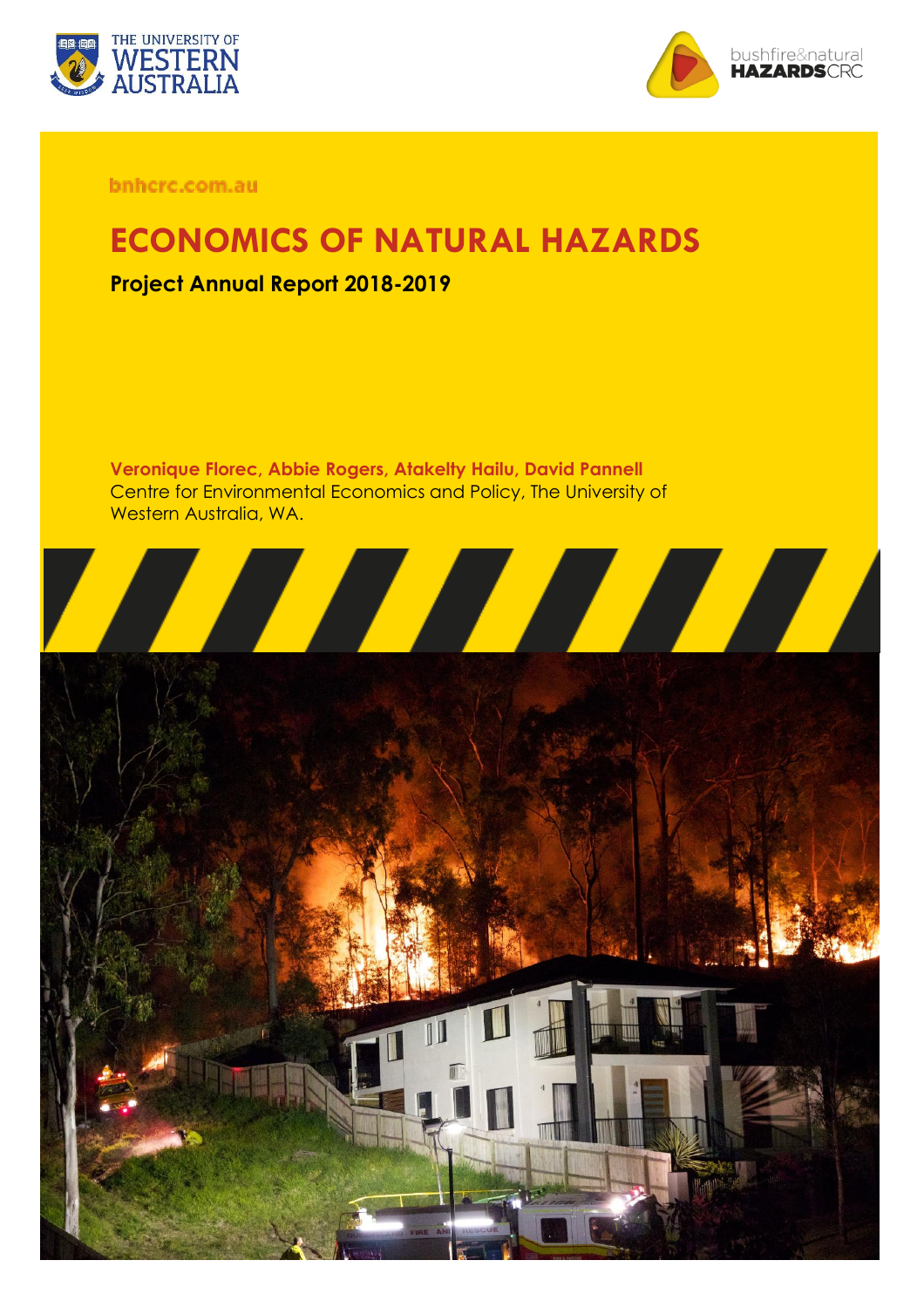**ECONOMICS OF NATURAL HAZARDS |** REPORT NO. 2018.001



| Version | <b>Release history</b>      | Date       |
|---------|-----------------------------|------------|
| 1.0     | Initial release of document | 17/06/2019 |
| 1.1     | Comments from lead end-user |            |
| 2.0     | Final version               |            |

#### **Example 7 Department of Industry, Innovation and Science**

#### Cooperative Research Centres Programme

All material in this document, except as identified below, is licensed under the Creative Commons Attribution-Non-Commercial 4.0 International Licence.

Material not licensed under the Creative Commons licence:

- Department of Industry, Innovation and Science logo Cooperative Research Centres Programme logo
- Bushfire and Natural Hazards CRC logo
- 
- Any other logos<br>• All photographs • All photographs, graphics and figures

All content not licenced under the Creative Commons licence is all rights reserved. Permission must be sought from the copyright owner to use this material.



#### **Disclaimer:**

The University of Western Australia and the Bushfire and Natural Hazards CRC advise that the information contained in this publication comprises general<br>statements based on scientific research. The reader is advised and needs to be aware that such information may be incomplete or unable to be used in any specific situation. No reliance or actions must therefore be made on that information without seeking prior expert professional, scientific and technical advice. To the extent permitted by law, The University of Western Australia and<br>the Bushfire and Natural Hazards CRC (including its employees and consultants)<br>exclude all liability to any person for any consequences, inclu to all losses, damages, costs, expenses and any other compensation, arising directly or indirectly from using this publication (in part or in whole) and any information or material contained in it.

#### **Publisher:**

Bushfire and Natural Hazards CRC

#### June 2019

Citation: Florec, V, Rogers, A, Hailu, A, and Pannell D. (2019) Economics of Natural Hazards, Project Annual Report submitted to the Bushfire and Natural Hazards CRC, June 2019.

Cover: Bushfire, photo by HighExposure in Flickr. This photo is under creative commons licence.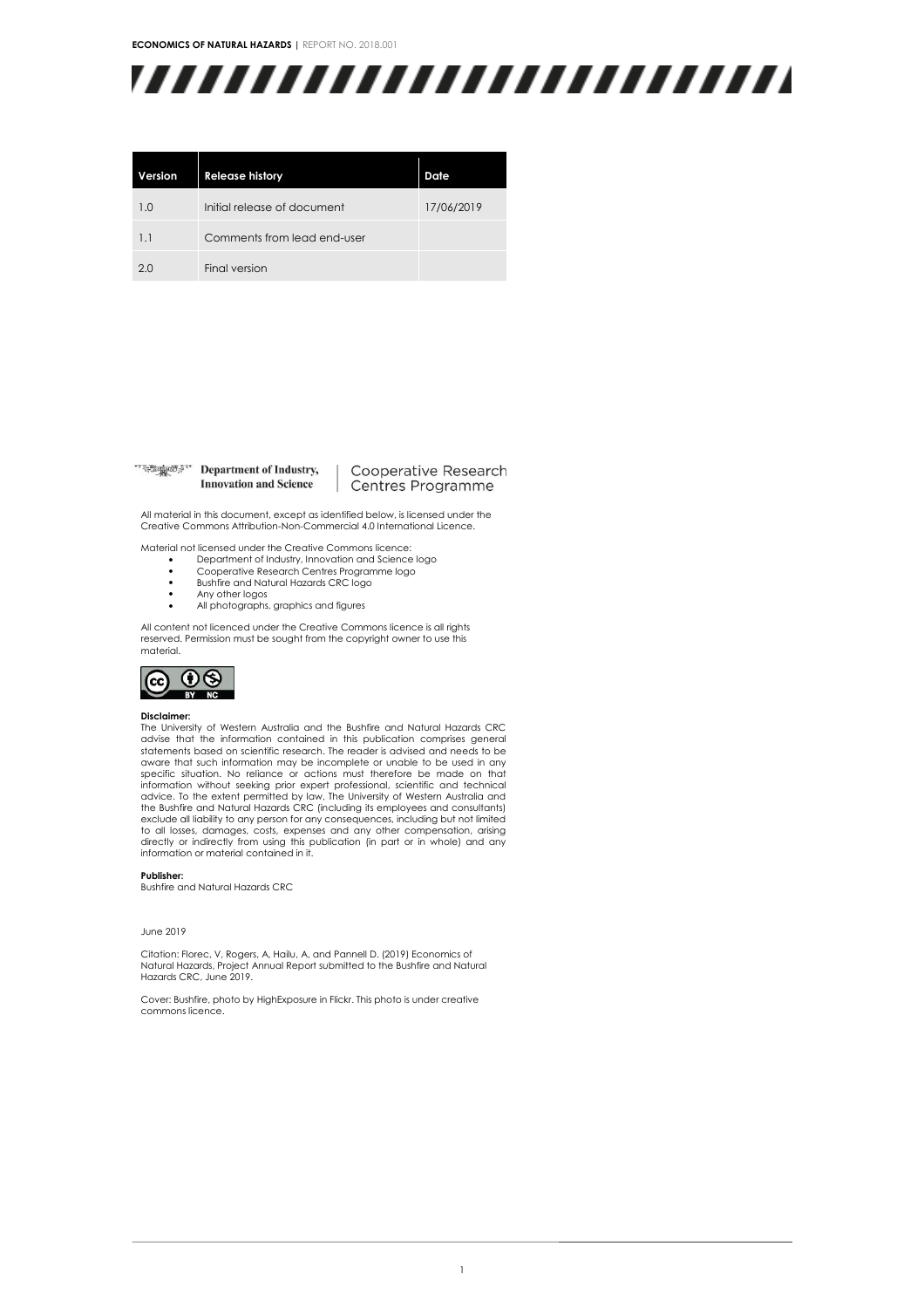

### **Table of Contents**

|                                    | <b>ACKNOWLEDGMENTS</b>                                                                         | 4  |  |
|------------------------------------|------------------------------------------------------------------------------------------------|----|--|
|                                    | <b>EXECUTIVE SUMMARY</b>                                                                       | 5  |  |
|                                    | <b>END-USER STATEMENT</b>                                                                      | 7  |  |
|                                    | <b>PRODUCT USER TESTIMONIALS</b>                                                               | 8  |  |
|                                    | <b>INTRODUCTION</b>                                                                            | 9  |  |
|                                    | <b>BACKGROUND</b>                                                                              | 10 |  |
|                                    | Strategic context                                                                              | 10 |  |
|                                    | <b>RESEARCH APPROACH</b>                                                                       | 11 |  |
| 1.                                 | Online platform for the Value Tool for Natural Hazards                                         | 11 |  |
| 2.                                 | Improve the Value Tool with new knowledge                                                      | 11 |  |
| 3.                                 | Development of a Quick Economic Analysis Tool                                                  | 12 |  |
| 4.                                 | Free online course on the economics of natural hazards                                         | 12 |  |
|                                    | PROJECT PROGRESS (2018-2019)                                                                   | 13 |  |
| 1.                                 | Online platform for the Value Tool for Natural Hazards                                         | 13 |  |
| 2.                                 | Improve the Value Tool with new knowledge                                                      | 13 |  |
| 3.                                 | Development of a Quick Economic Analysis Tool                                                  | 14 |  |
| 4.                                 | Free online course on the economics of natural hazards                                         | 15 |  |
|                                    | <b>KEY MILESTONES</b>                                                                          | 16 |  |
|                                    | Poster for the 2018 AFAC/BNHCRC Conference                                                     | 16 |  |
|                                    | Draft survey instrument designed for non-market valuation study                                | 16 |  |
|                                    | Beta version of the economic tool to evaluate treatment options completed                      | 17 |  |
| Paper Progress report to end users |                                                                                                |    |  |
|                                    | Meeting with Holger and his team to discuss the use of non-market values in their DSS (issues, |    |  |
|                                    | successes and new needs)                                                                       | 17 |  |
|                                    | Report on focus groups conducted for non-market valuation study                                |    |  |
|                                    | Website and online material developed for the value tool                                       | 18 |  |
|                                    | Progress report to end users                                                                   | 18 |  |
|                                    | <b>UTILISATION OUTPUTS</b>                                                                     | 19 |  |
|                                    | <b>PROJECT PUBLICATIONS 2018-2019</b>                                                          | 20 |  |
|                                    | <b>COLLABORATIONS</b>                                                                          | 21 |  |
|                                    | <b>TEAM MEMBERS</b>                                                                            | 22 |  |
|                                    | <b>REFERENCES</b>                                                                              | 24 |  |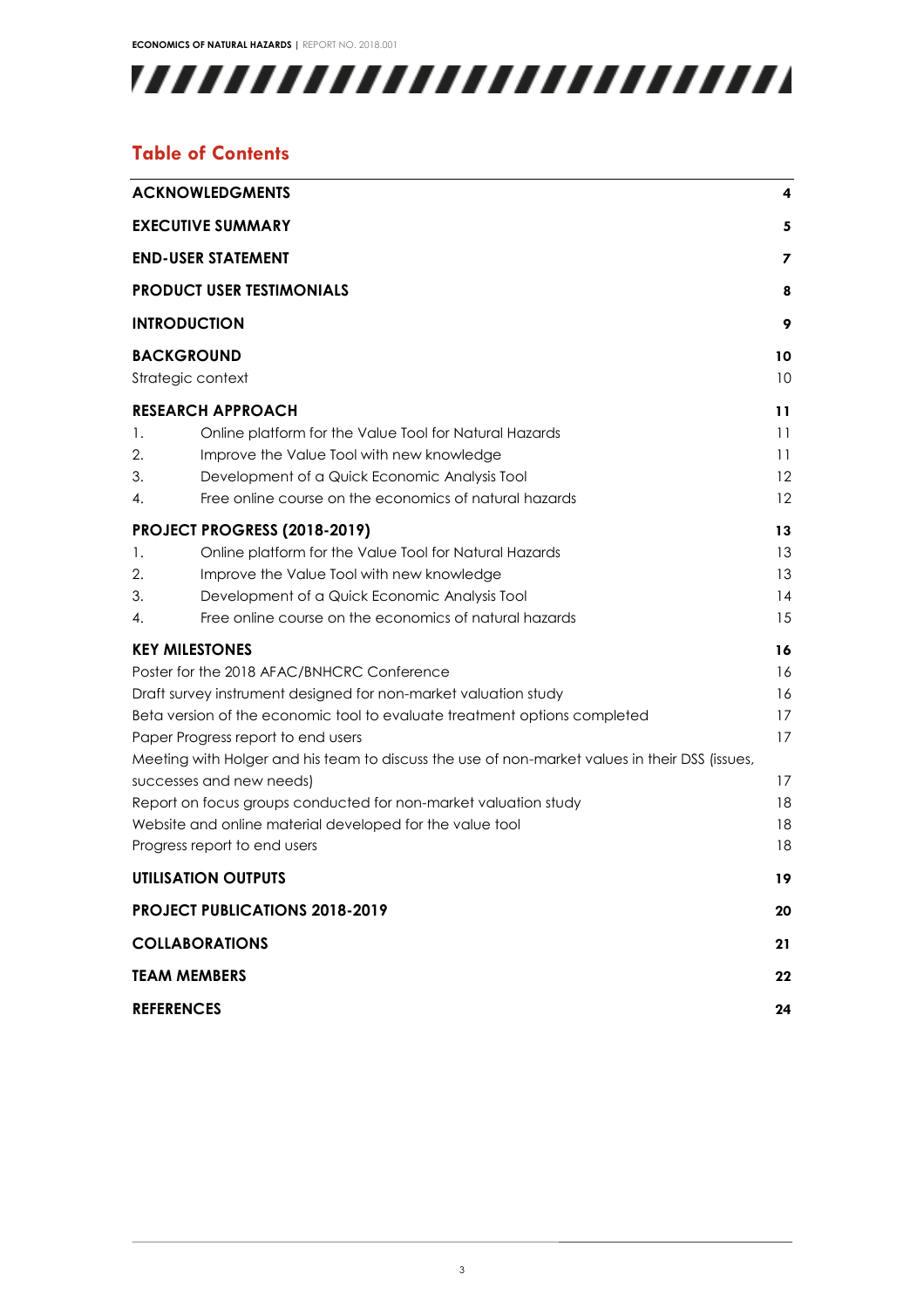

## <span id="page-3-0"></span>**ACKNOWLEDGMENTS**

We would like to acknowledge our end-users, who have actively participated in the case studies of the project and have brought invaluable input with their comments and feedback. We would also like to acknowledge the BNHCRC for continuous support to the researchers and the opportunity to participate in conferences and forums that are of great value for maintaining and developing relationships and improving the research conducted. We would also like to acknowledge researchers at the University of Adelaide for always including us in their workshops and updates of their DSS applications. Finally, we would like to acknowledge the participants of a focus group conducted at UWA in May 2019 for their invaluable feedback on the survey instrument.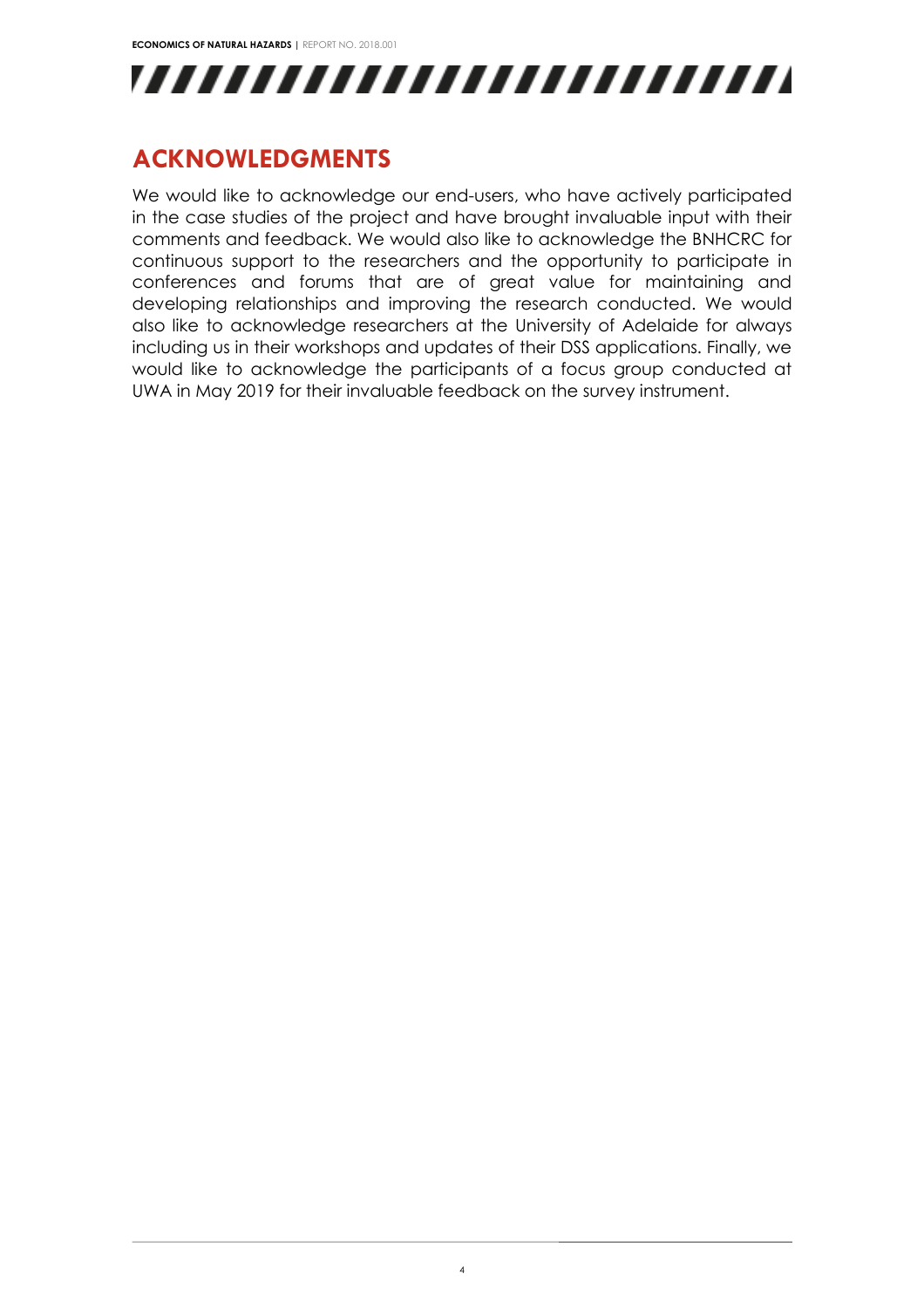

### <span id="page-4-0"></span>**EXECUTIVE SUMMARY**

Our project aims to provide information on the economic, social and environmental impacts of natural hazards (tangible and intangible), in order to help hazard managers in their decision making. We investigate the impacts of hazard mitigation on intangible (non-market) values, to shed light on the real (total) costs and benefits of natural hazards.

Our main focus is on developing tools and materials that will provide natural hazards managers with information on the value of mitigation and how intangible (non-market) values affect the costs and benefits of mitigation activities.

Our project will have 4 key outcomes:

- 1. Provide an online platform for the intangible values database (called the Value Tool for Natural Hazards). The tool will be updated and maintained beyond the project so that managers can easily integrate intangible values in their analyses.
- 2. Fill major knowledge gaps identified in the literature on intangible values that are affected by the management of natural hazards and improve the value tool with this new knowledge.
- 3. Develop a Quick Economic Analysis Tool for the evaluation of the (tangible and intangible) costs and benefits of mitigation options that enables managers to conduct economic analyses in weeks rather than months.
- 4. Create a Free Online Course on the application of economics to the assessment of natural hazard management options.

This year, we have progressed in the 4 outcomes outlined above:

- 1. A website has been created for the Value Tool. Both the database and the guidelines can now be downloaded from [http://valuetoolnaturalhazards.com](http://valuetoolnaturalhazards.com/) As per the agreement between UWA and BNHCRC, the tool will be freely accessible to end-users and external users. The website also includes the relevant disclaimer information and instructions that users of the tool must agree to comply with.
- 2. A survey instrument has been designed and road-tested in a focus group for the original non-market valuation study. The next step in this process will be to test the survey in the Shire of York (WA), where we will estimate non-market values associated with cultural heritage and mental health.
- 3. The draft (Beta) version of the Quick Economic Analysis Tool (QEAT) has been completed. QEAT is currently being improved to include an easyto-use sensitivity analysis, to be able to perform the analysis of several management options concurrently and to include a summary dashboard where all results are summarised in an easy-to-read manner. These additions are key aspects that our end-users have mentioned in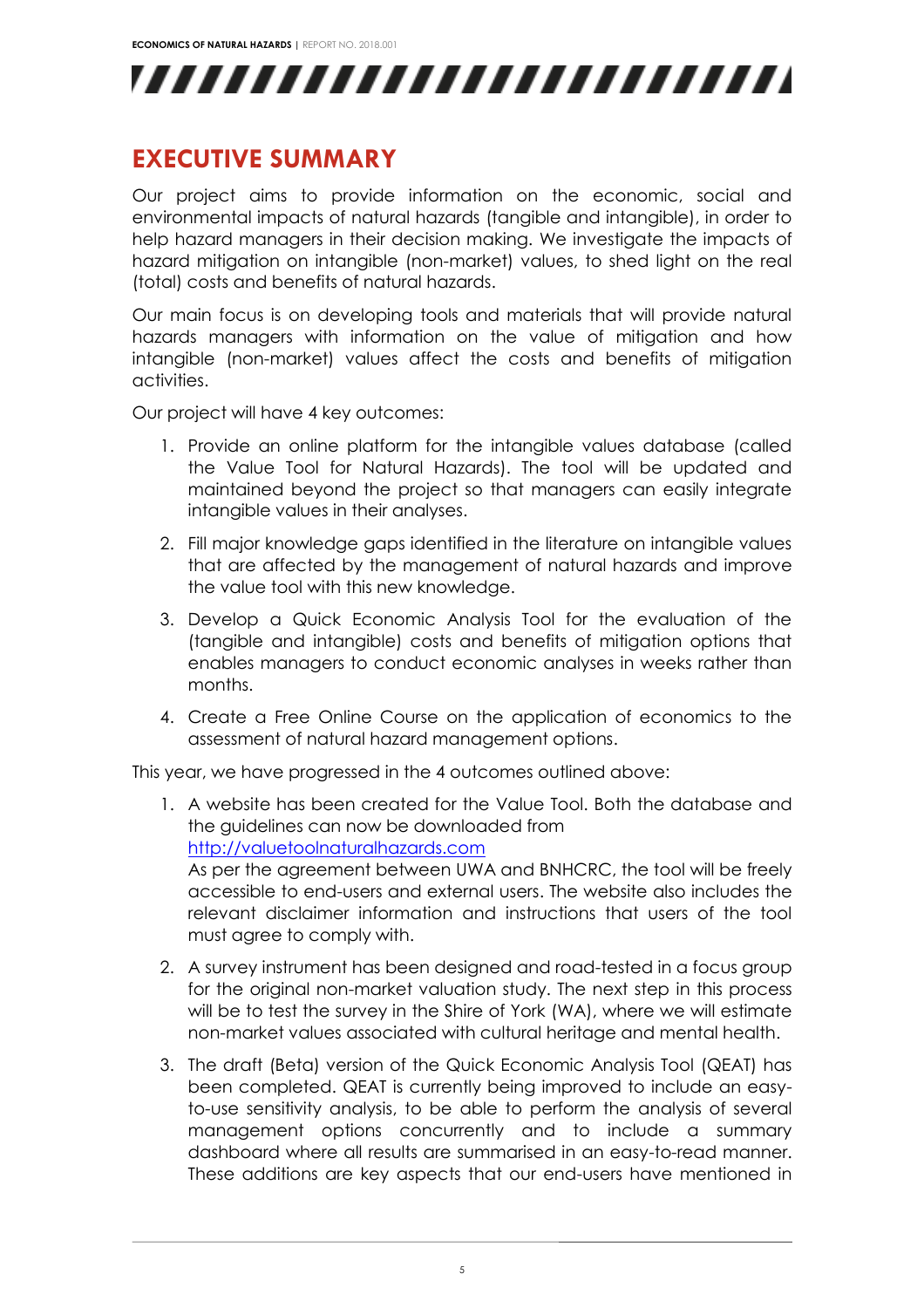

the past as important to include in a tool such as this one. The Tool now needs to be validated with case studies.

4. Equipment for creating the online videos is being purchased (e.g. green screen for background, microphone and tripod for computer). Filming of the videos will commence in July 2019.

The utilisation outputs from our project this year involved the development and distribution of tools that help natural hazard managers integration intangible (non-market) values in their decision making. The Value Tool for Natural Hazards and the accompanying guidelines are now available online and can be easily downloaded by end-users of the BNHCRC or other organisations. The Beta version of the Quick Economic Analysis Tool (QEAT) is in the process of being improved to include key aspects that were highlighted by end-users as important to include in a tool as this one.

This year there were 4 publications from the project: 3 peer-reviewed and one non-peer reviewed (see Project Publications 2018-2019 section [below\)](#page-19-0).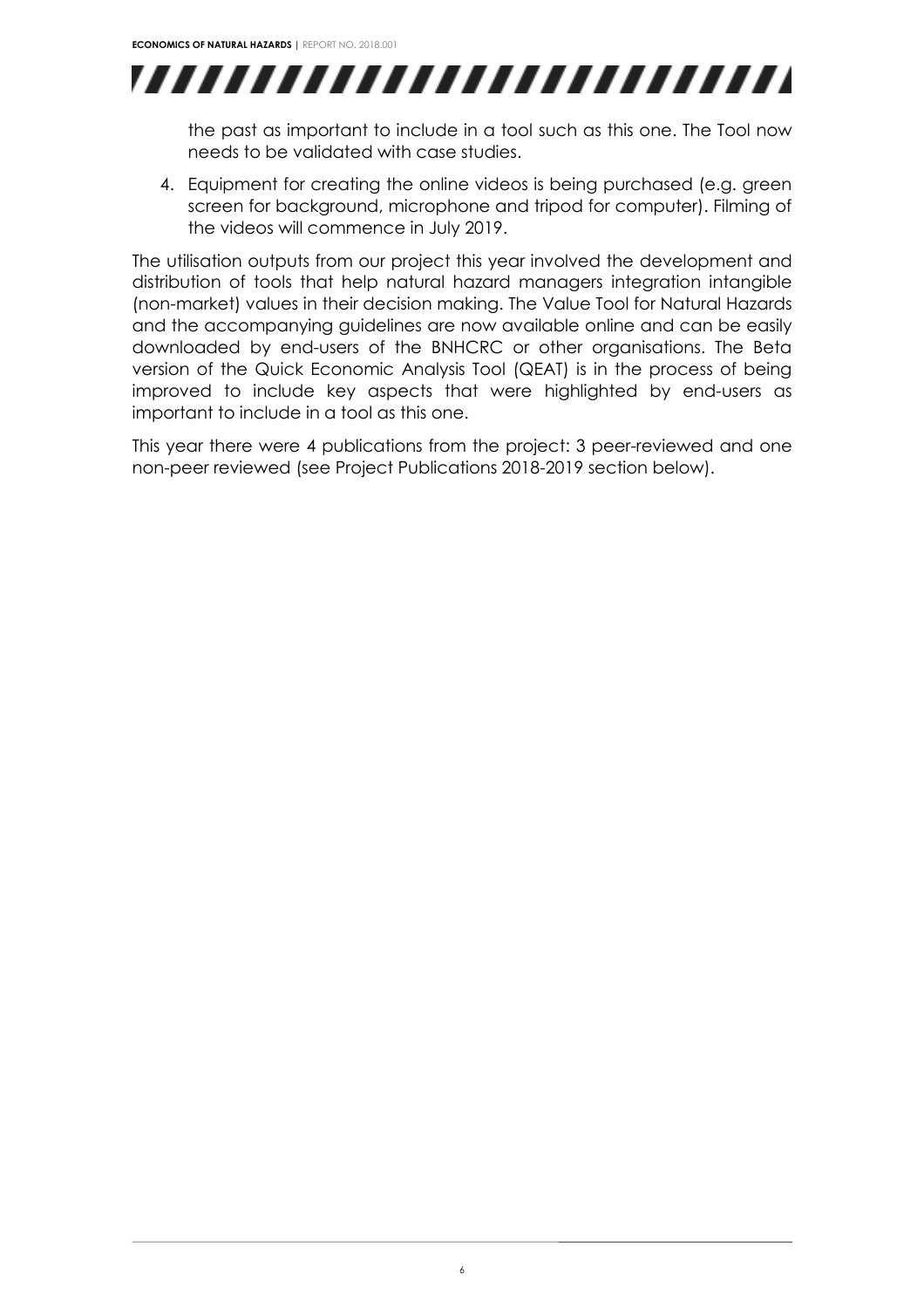

### <span id="page-6-0"></span>**END-USER STATEMENT**

#### **Ed Pikusa,**

*Principal Risk and Audit Coordinator South Australian Department for Environment and Water* 

The last year has once again shown the costs of natural disasters to Australia, and the work of the National Resileince Taskforce illustrates how these losses, both financial and non-market, will continue to grow in impact and cost for the foreseeable future.

Choices about mitigation need to be better informed to maximise the benefits to the community for the least overall cost. Much of this cost, some indicate most of it, is not immediately visible. The total cost burden is not well understood beyond direct financial losses. This places many of the intangible and indirect costs on the impacted people. Better recognition and understanding of the non-market losses allow a fuller appreciation of losses, and can open the way to more equitable sharing of losses by society.

This project continues to consist of an engaging and well regarded team of researchers. They continue to deliver what they promise, and also be open to discussing with end users how to improve or blend their new knowledge with other projects, to benefit the sector further.

In the last year, this project has turned the corner from research to product delivery. The website and guidelines on the Value Tool make the outputs of one part of tis research project accessible and transparent for practitioners.

The research team continues to consistently engage with end users in writing and in person through a multitude of publications and forums to ensure the products they are producing are meeting the needs of the sector, and the broader community.

The Quick Economic Analysis Tool, and an update to the Value Tool, are the next products I anticipate will also be well received in the coming months.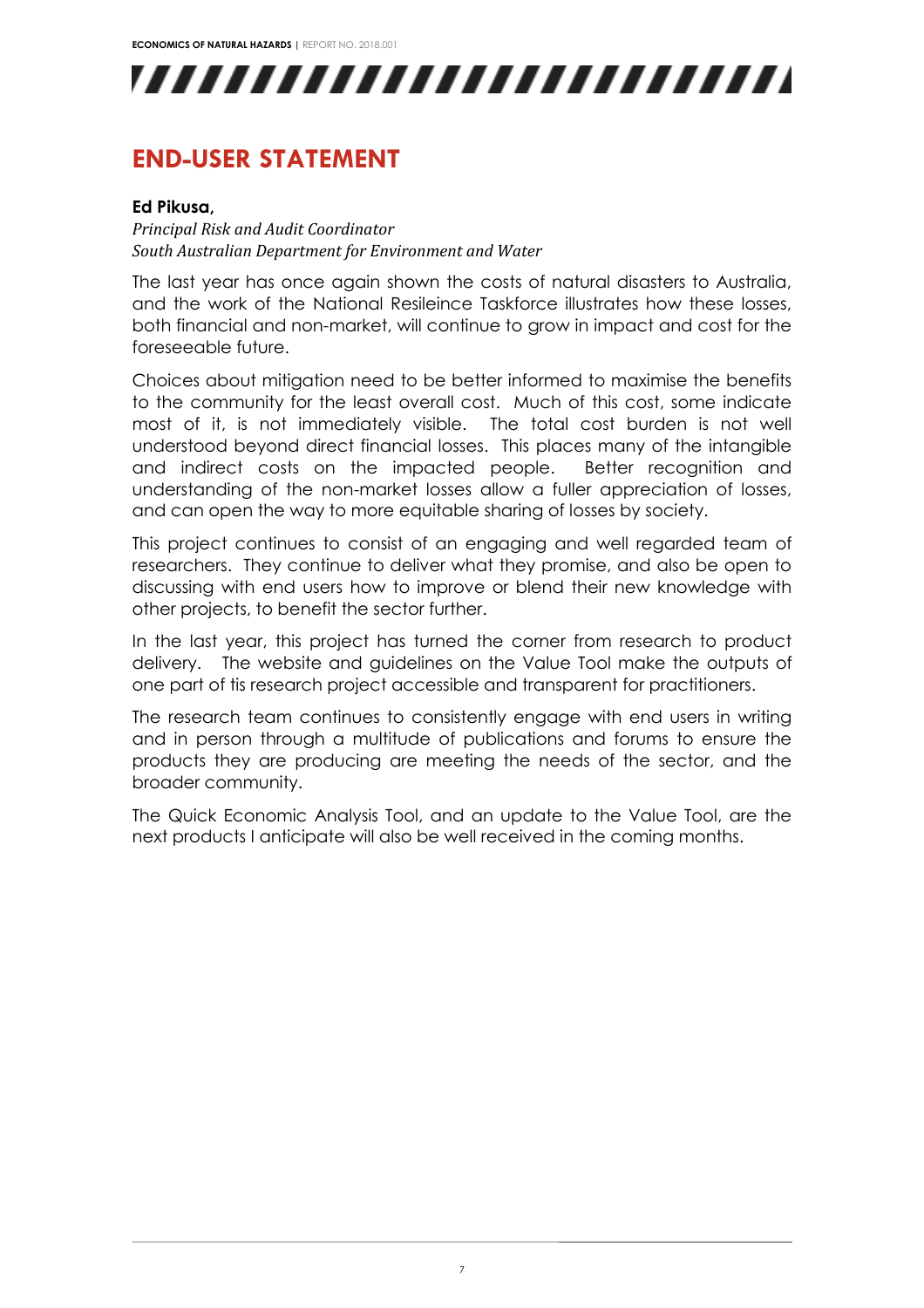,,,,,,,,,,,,,,,,,,,,,,,,,

## <span id="page-7-0"></span>**PRODUCT USER TESTIMONIALS**

#### **Michael Griffith,** *Professor of Structural Engineering, University of Adelaide, SA*

"We really like the work you are doing and we need the information from your project to be able to include intangibles in our own economic analyses of earthquake mitigation."

#### **Geoff Morris,** *Senior Program Manager - Bushfire, CFA, VIC*

"Your work is very interesting and very necessary for us to be able to conduct comprehensive analysis of mitigation options that include both tangible and intangible values. In Victoria we are just working on doing that at the moment, evaluating the costs and benefits of different mitigation options for bushfires and we will need the type of work that you are doing in our analyses. It would be very good if we could include intangible values in our benefit-cost analyses."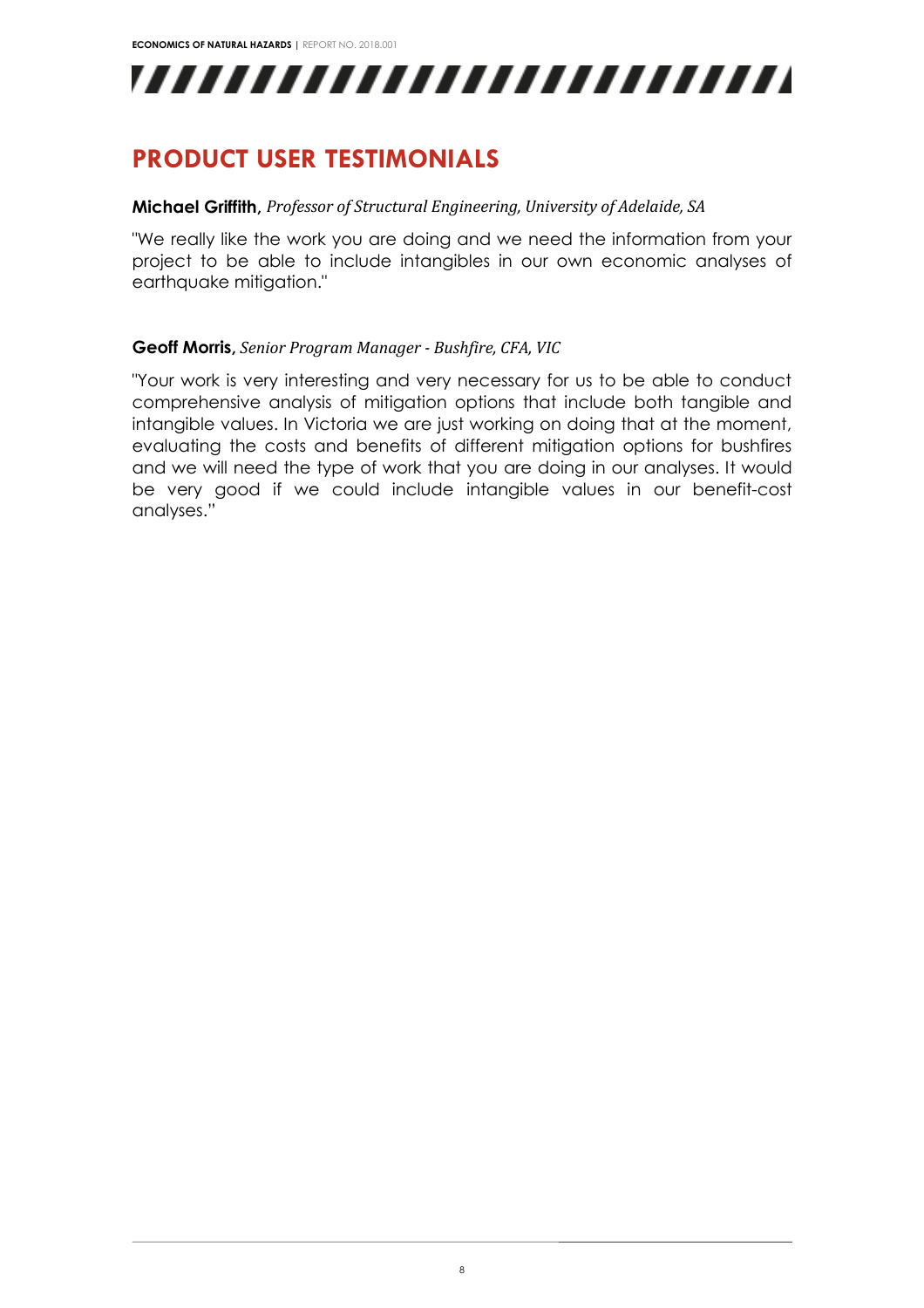**ECONOMICS OF NATURAL HAZARDS |** REPORT NO. 2018.001



## <span id="page-8-0"></span>**INTRODUCTION**

Our project aims to provide information on the economic, social and environmental impacts of natural hazards (tangible and intangible), in order to help hazard managers in their decision making. The purpose of our research is to help emergency service and land management agencies better prioritise their investments in mitigation. Using economic tools and expertise, we assess the impacts of hazard mitigation on intangible (non-market) values, in order to shed light on the real (total) costs and benefits of natural hazards (tangible and intangible) and help agencies better allocate their resources for mitigation.

In previous work with the BNHCRC (2015-2017), we developed a tool for generating estimates of the intangible impacts of natural hazards and the intangible costs and benefits of hazard mitigation (called the value tool). We also produced two integrated economic analyses of management options including intangible costs and benefits: one for floods in Adelaide and one for prescribed burning in private land in the Mount Lofty Ranges of South Australia. In the new phase of the project (2017-2020), we are building on this work and developing tools that will help agencies conduct and utilise more rigorous economic analyses of management options and identify the options that generate the best value for money. These new tools, which consider both market and non-market (intangible) values, will help meet important end-user needs. The intangible values include social, environmental and health related values so that decisions are made to maximise the benefits to society in the management of natural hazards.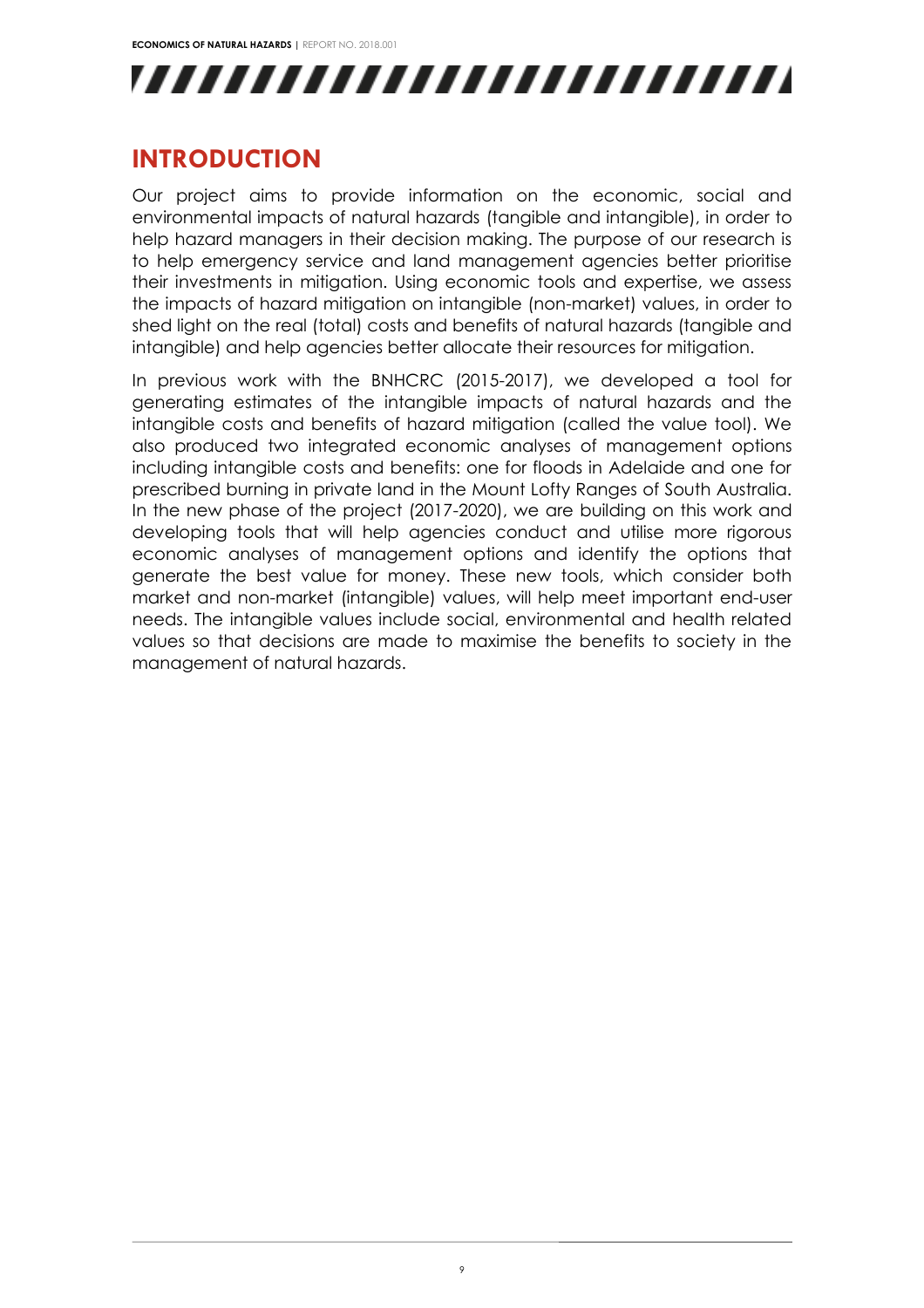

### <span id="page-9-0"></span>**BACKGROUND**

The Productivity Commission's report released in 2015 (Productivity Commission 2014) on natural disaster funding arrangements in Australia found that governments overinvest in post disaster reconstruction and underinvest in mitigation activities that would limit the impact of natural disasters. Given the multitude of natural hazards that require mitigation and response from government agencies and the tighter budgets at both State and national levels, natural hazards managers are increasingly under pressure to justify the use and allocation of resources for mitigation efforts.

#### <span id="page-9-1"></span>**STRATEGIC CONTEXT**

Governments need to ensure that the benefits of mitigation justify the costs and that they are getting the best value for money out of mitigation activities. To ensure that government decisions are informed by analyses examining the value for money of different alternatives, more economic analyses are needed in the natural hazards field.

By bringing more economic knowledge into the natural hazards sector, our project is helping address four major issues in the sector:

- 1. To this date, economic analyses of natural hazard management options remain rare for some hazards (e.g. bushfires) or incomplete in their coverage of the different types of costs and benefits (i.e. intangible values are rarely taken into account).
- 2. Many (and in some cases the majority) of the benefits from natural hazard management are intangible (or non-market), but they are often excluded from economic analyses.
- 3. There is a general lack of information to carry out economic analyses and a shift in thinking is needed among land management agencies to ensure that more data is available (and useful) for economic analyses.
- 4. There is a lack of economics capacity in the sector, which results in government decisions rarely being informed by formal economics analyses.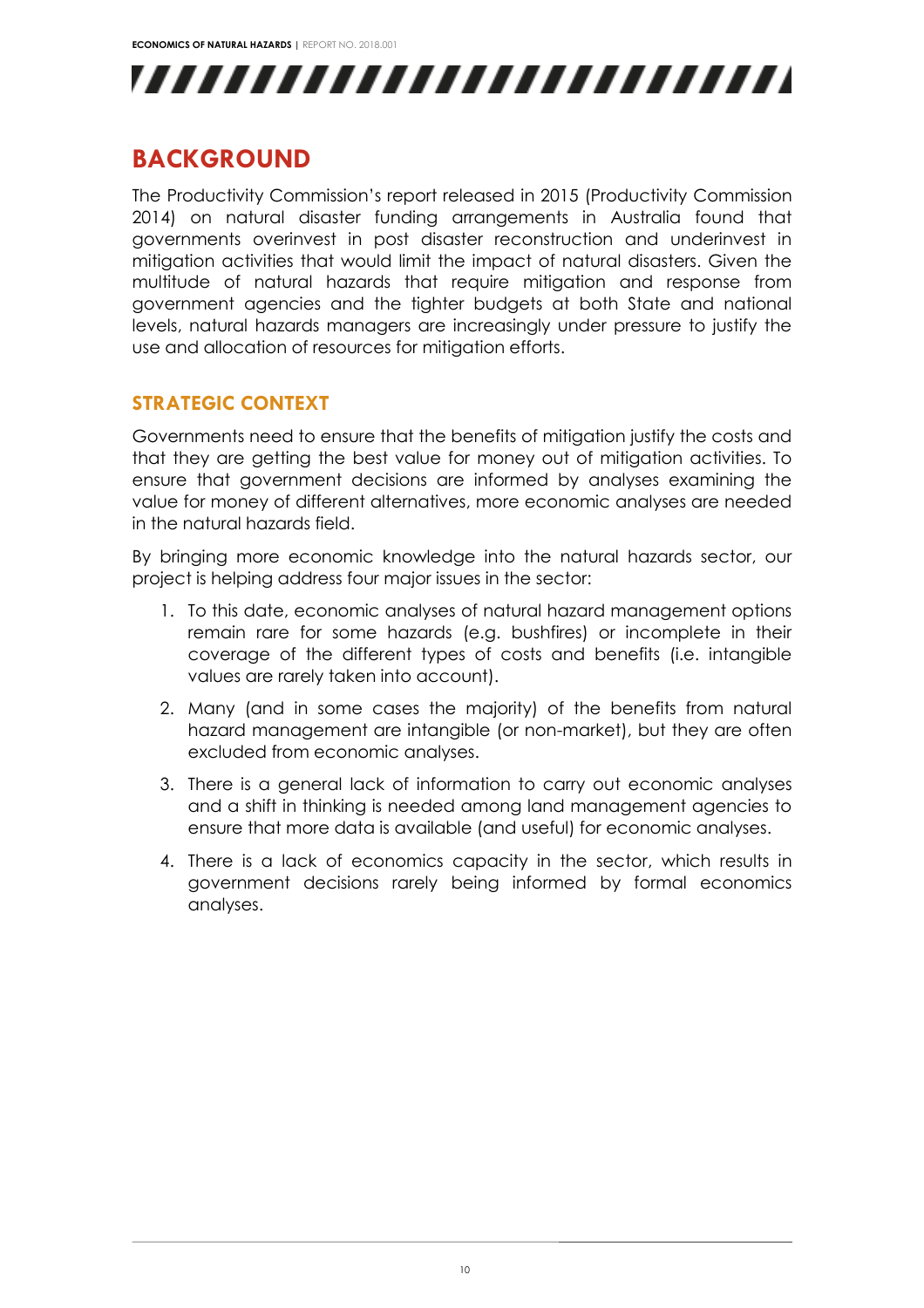![](_page_10_Picture_1.jpeg)

### <span id="page-10-0"></span>**RESEARCH APPROACH**

The focus of this project is on developing tools and materials that will provide natural hazards managers with information on the value of mitigation and how intangible (non-market) values affect the costs and benefits of mitigation activities. This information will help managers in their decision making and resource allocation. The aim is that our end users will be able to use the tools without the need for continuous assistance from researchers.

<span id="page-10-1"></span>There will be 4 outcomes for our project:

#### **1. ONLINE PLATFORM FOR THE VALUE TOOL FOR NATURAL HAZARDS**

Aim: To provide an online platform for the Value Tool that will be updated and maintained beyond the project so that managers can easily integrate intangible values in their analyses.

In the first phase of the project (2015-2017), we developed an intangible values database (called the Value Tool for Natural Hazards), which consists of a searchable excel database of non-market valuation studies that provide dollar estimates of the intangible values that are affected by natural hazards. We integrated these values into benefit-costs analyses and case studies on flood management, prescribed burning, and earthquake impacts. The accompanying guidelines of the Value Tool explain how to use these values in benefit-cost analyses.

In the new phase of the project (2017-2020) this database will be updated, its usability will be improved based on end-user feedback, and we will develop an online platform for the database so that end users can easily access the material through a website.

#### <span id="page-10-2"></span>**2. IMPROVE THE VALUE TOOL WITH NEW KNOWLEDGE**

Aim: To fill major knowledge gaps identified in the literature on intangible values that are affected by the management of natural hazards.

The development of the Value Tool required an extensive literature review of existing studies measuring the intangible values affected by natural hazards and their management. In undertaking this review, some important knowledge gaps were identified in key areas such as the environment (e.g. ecosystems, water quality) and mental health, as well as a lack of Australian non-market valuation studies specifically related to natural hazards.

To ensure the ongoing relevance of the value tool for natural hazard managers, we will fill the current knowledge gaps identified by conducting an original, nation-wide non-market valuation study.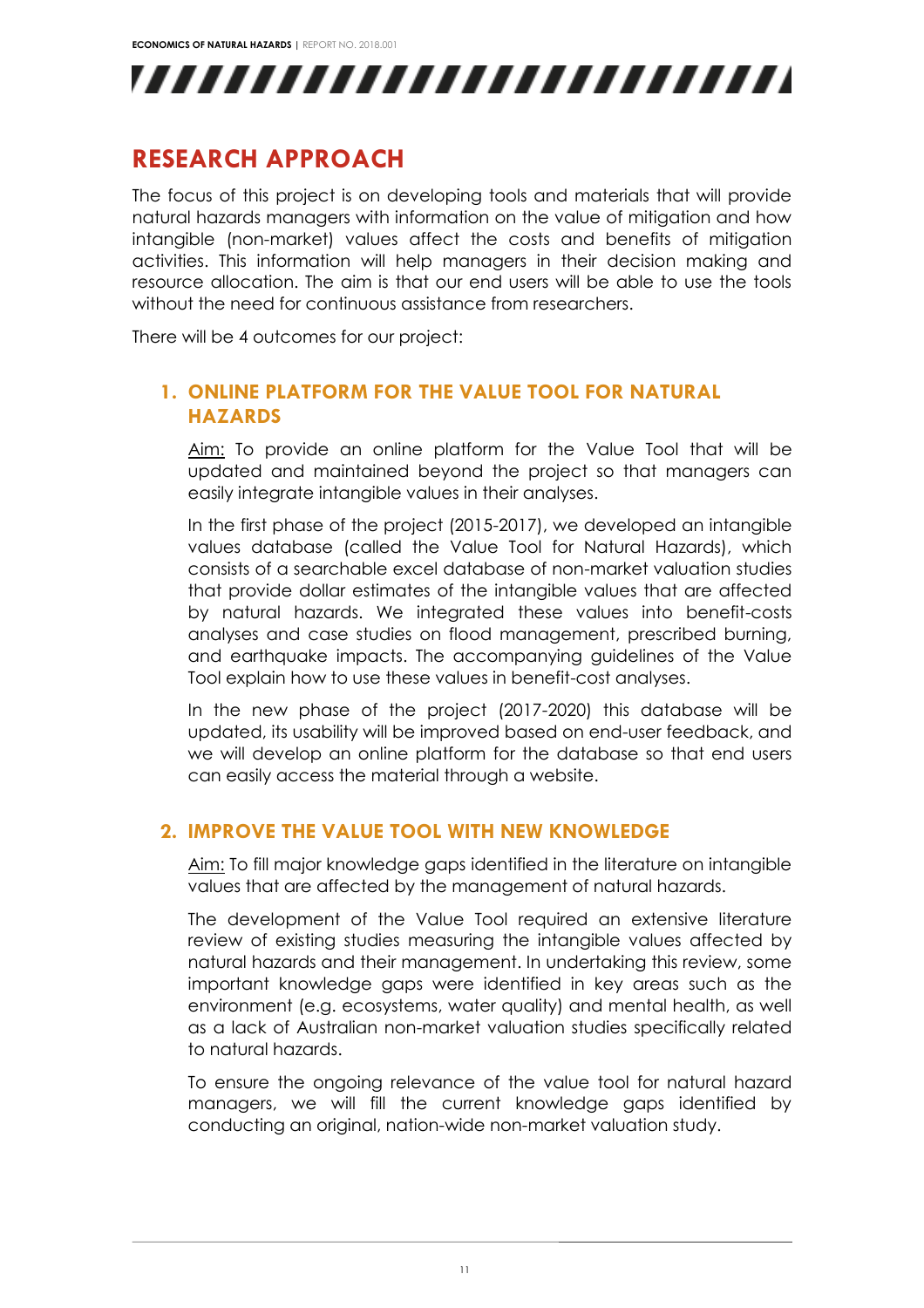![](_page_11_Picture_1.jpeg)

#### <span id="page-11-0"></span>**3. DEVELOPMENT OF A QUICK ECONOMIC ANALYSIS TOOL**

Aim: To provide an economic analysis tool for the evaluation of the (tangible and intangible) costs and benefits of mitigation options that enables managers to evaluate and prioritise the treatment options that are likely to provide the best value for money.

At the State and National levels, there is a need for simple and robust tools that help to prioritise treatment options for different natural hazards. Knowing the risk and the treatment options that are available to reduce that risk is only part of the picture. It is also very important to know how costly those treatment options are and, when they reduce the risk, what benefits they create.

We are developing a tool that can link risk, treatment options and their potential effectiveness with economic data in a simple and robust way. This Quick Economic Analysis Tool that will provide a quick overview of the tangible and intangible costs/benefits of mitigation options, permitting economic analyses to be done in weeks rather than months.

### <span id="page-11-1"></span>**4. FREE ONLINE COURSE ON THE ECONOMICS OF NATURAL HAZARDS**

Aim: To provide a Free Online Course with training materials relating to the application of economics to the assessment of natural hazard management options.

This Free Online Course will provide natural hazard managers with information on and explanations of the core economics concepts and models that are relevant to natural hazard management. In this course, managers will be exposed to the different economic analysis available and will be taught how to interpret the results.

The course will help natural hazard managers appreciate the importance and challenges associated with intangible values and recognise the data requirements for economic analyses.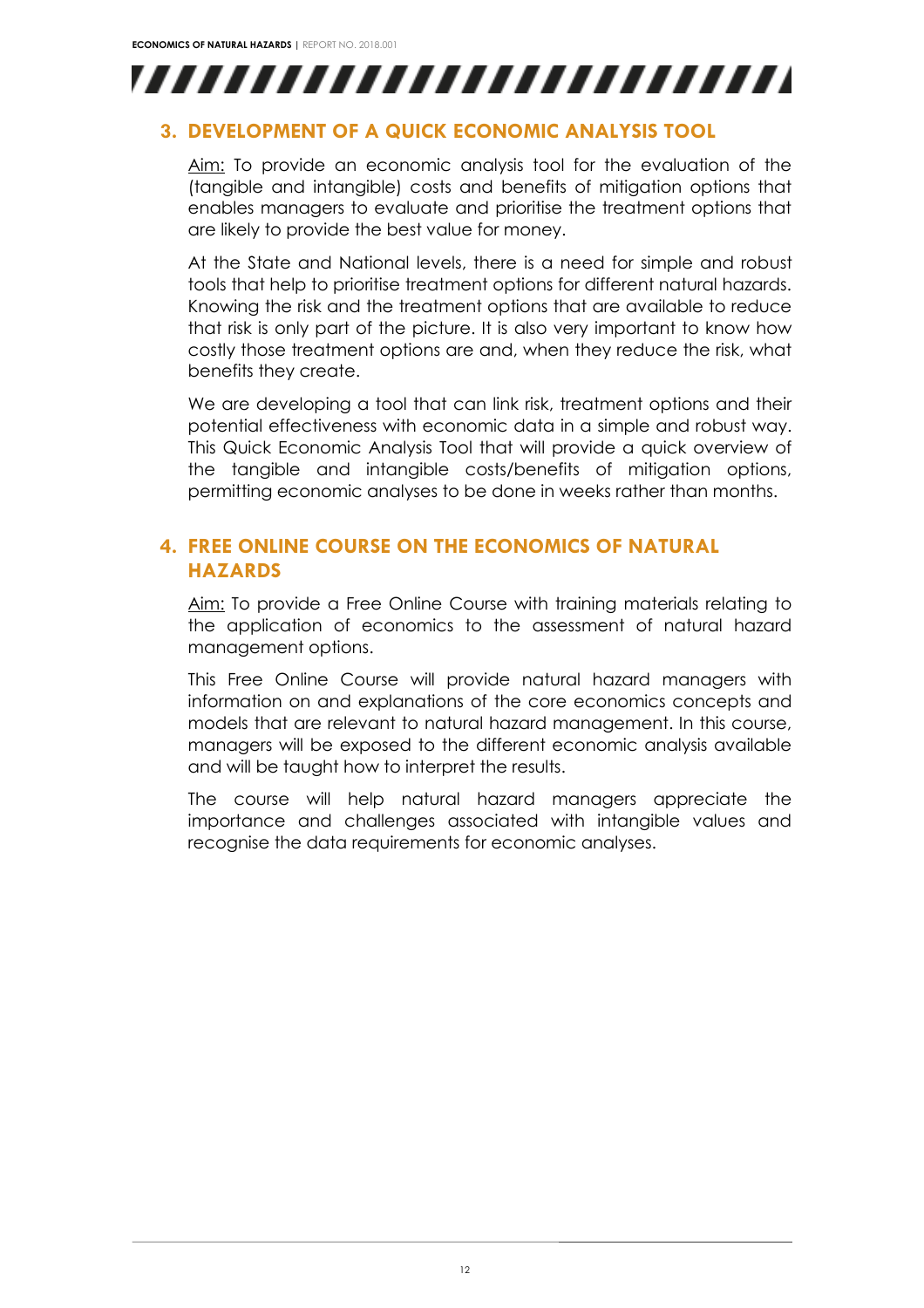![](_page_12_Picture_1.jpeg)

## <span id="page-12-0"></span>**PROJECT PROGRESS (2018-2019)**

<span id="page-12-1"></span>In this section, we summarise the progress on each of the outcomes outlined above for the financial year 2018-2019.

### **1. ONLINE PLATFORM FOR THE VALUE TOOL FOR NATURAL HAZARDS**

The Value Tool for Natural Hazards and its accompanying guidelines are now downloadable via their own website, available at: [http://valuetoolnaturalhazards.com.](http://valuetoolnaturalhazards.com/)

An agreement has been reached between UWA and BNHCRC, which will make the Tool freely accessible to end-users of the BNHCRC and external users.

Discussions are continuing with the BNHCRC regarding additional programming work that will enable the tool to be used in a more interactive manner online. The Tool will be shifted later to the BNHCRC website as an interactive searchable database. Therefore, the present website will be made live for those with the direct URL to access it but will not be promoted widely at this stage.

The current website also includes the relevant disclaimer information and instructions that users of the tool must agree to comply with.

The value tool has been presented and promoted at:

- the AFAC/BNHCRC conference in Perth,
- the Research Advisory Forum Northern Australia,
- the Research Advisory Forum in Canberra.

#### <span id="page-12-2"></span>**2. IMPROVE THE VALUE TOOL WITH NEW KNOWLEDGE**

Through the use of the Value Tool in case studies for flood and bushfire management and through numerous discussions with end-users regarding their needs in terms of intangible values, a number of gaps were identified in the Value Tool in the following areas:

- a. Ecosystem values, particularly in relation to threatened species values;
- b. mental health values;
- c. animal welfare values;
- d. cultural heritage values; and
- e. memorabilia values.

To fill these gaps in information, we are conducting an original nonmarket valuation study. The study will explore values associated with earthquake mitigation in the Shire of York, WA and we are conducting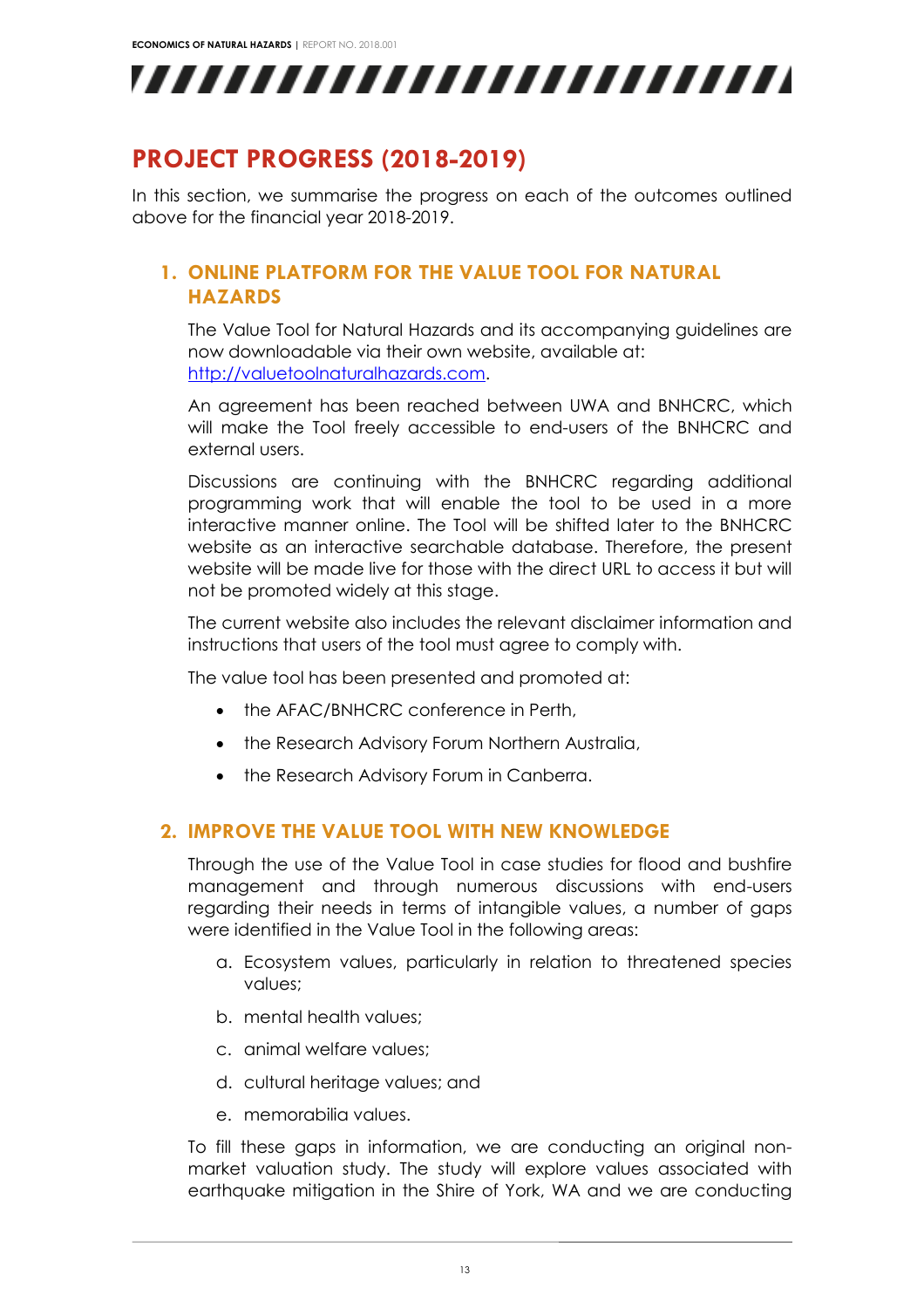![](_page_13_Picture_1.jpeg)

the research in partnership with GeoScience Australia, who have a project in York. The study will be able to contribute to some of the known gaps in the Value Tool, particularly for values associated with cultural heritage and mental health.

As part of the original non-market valuation study, a survey instrument for intangible values of earthquake mitigation was developed and shared with the Geoscience Australia team working in York. This survey instrument was tested and discussed in a focus group in Perth in May 2019. This first focus group was conducted with 10 participants from the Perth metropolitan region to brainstorm important intangible values associated with earthquake mitigation, and to road-test the current draft of the survey instrument.

The feedback from the initial focus group will be compiled to refine the scope of the survey with Geoscience Australia. Subsequent focus groups will be held in both York and Perth in the first few months of next financial year (2019-2020) to finalise the survey and begin sampling.

#### <span id="page-13-0"></span>**3. DEVELOPMENT OF A QUICK ECONOMIC ANALYSIS TOOL**

The draft (Beta) version of the Quick Economic Analysis Tool (QEAT) has been completed. We will distribute the Beta version of QEAT to our endusers in the following months and seek feedback from them. We will conduct meetings/workshops with end-users to update/refine the Tool and present to them the results that can be obtained with the Tool.

The next steps in the development of the QEAT are:

- 1. Include a dashboard that summarises the results.
- 2. Include a full sensitivity analysis.
- 3. Include a dashboard that summarises the sensitivity analysis with graphs and easy to read tables.
- 4. Add different options for estimating mitigation effects (instead of proportional reduction in damages, use other metrics that might be more readily available within natural hazard management organisations).
- 5. Discuss the Tool with end-user organisations and collect feedback.
- 6. Improve the Tool with end-user feedback.
- 7. Present the Tool at AFAC 2019 conference in Melbourne.

End-users have emphasised that the usefulness of the tool needs to be tested through case studies and that comparing different case studies would be of great value. We will therefore conduct case studies and improve the tool with the organisations involved in them.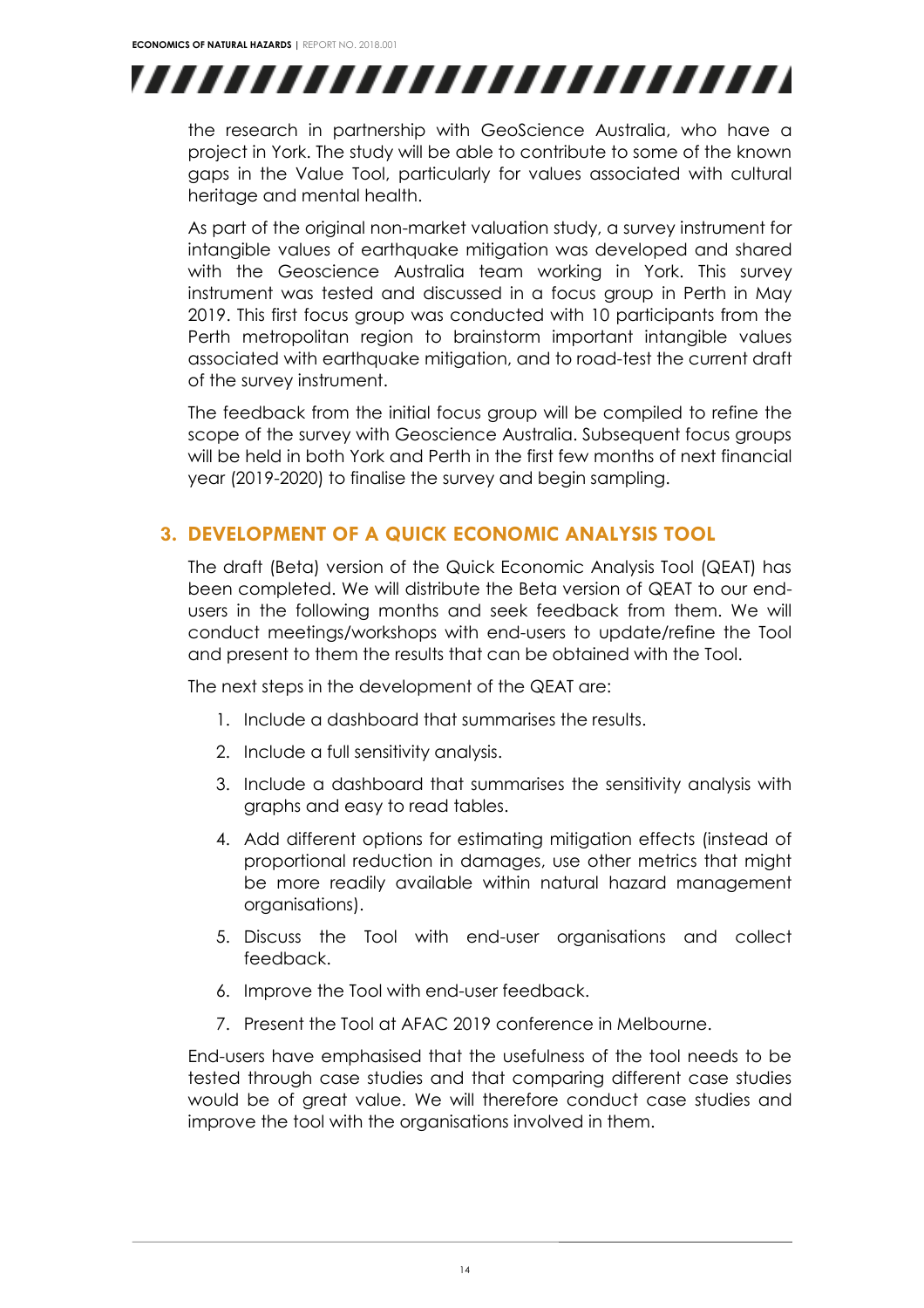![](_page_14_Picture_1.jpeg)

### <span id="page-14-0"></span>**4. FREE ONLINE COURSE ON THE ECONOMICS OF NATURAL HAZARDS**

For the free online course on the economics of natural hazards, we have a plan with priority needs from our end-users, these include:

- Be able to justify existing or potential investments in risk mitigation
- Prioritisation of investments (supported by strong evidence)
- Costs and benefits of natural hazards and mitigation options
- Understanding case studies and their transferability
- Uncertainty and validity of results
- Including non-market values (NMVs)
- The role of incentives

These priority needs will be included in the course. End-user preferences for how the economic concepts should be presented have been collected and will be taken into account when drafting the scripts of the videos.

Equipment for creating the online videos is being purchased (e.g. green screen for background, microphone and tripod for computer). Filming of the videos will commence in July 2019.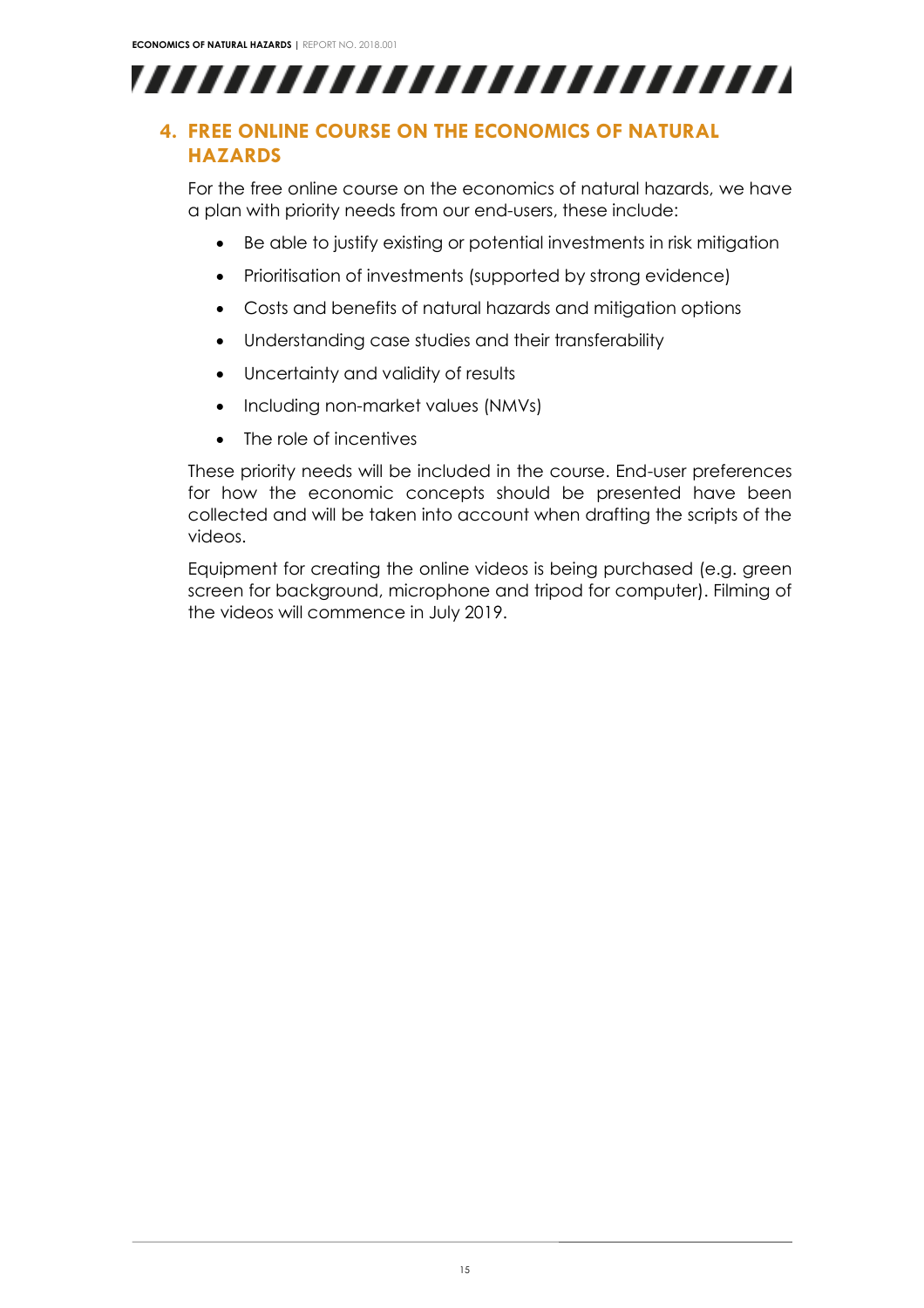![](_page_15_Picture_1.jpeg)

### <span id="page-15-0"></span>**KEY MILESTONES**

The milestones completed for the project during the financial year 2018-2019 are outlined below.

### <span id="page-15-1"></span>**POSTER FOR THE 2018 AFAC/BNHCRC CONFERENCE**

A poster showcasing the purpose and development of the Quick Economic Analysis Tool was presented at the 2018 AFAC/BNHCRC Conference (see [Figure](#page-15-3)  [1\)](#page-15-3).

![](_page_15_Picture_6.jpeg)

**Figure 1. Quick Economic Analysis Tool poster for AFAC 2018**

#### <span id="page-15-3"></span><span id="page-15-2"></span>**DRAFT SURVEY INSTRUMENT DESIGNED FOR NON-MARKET VALUATION STUDY**

A draft of the survey instrument for the non-market valuation study was been developed and sent to Geoscience Australia for comments. The survey instrument focused on cultural heritage and mental health values affected by earthquakes.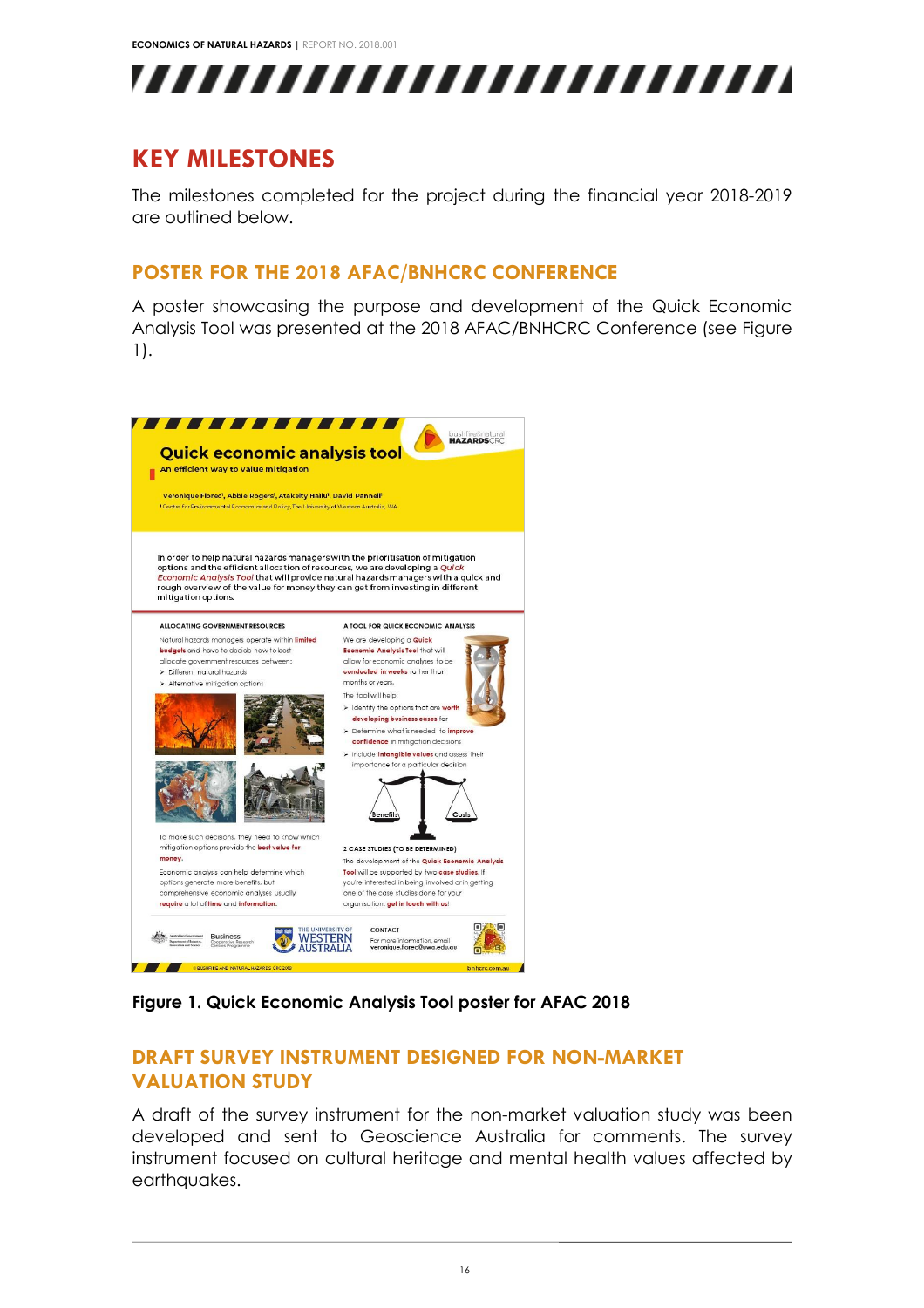# ,,,,,,,,,,,,,,,,,,,,,,,,,

#### <span id="page-16-0"></span>**BETA VERSION OF THE ECONOMIC TOOL TO EVALUATE TREATMENT OPTIONS COMPLETED**

The draft (Beta) version of the Quick Economic Analysis Tool was completed. The Tool now needs to be validated with case studies. We will distribute the Beta version of the Quick Tool to our end-users in the following months and seek feedback from them. We will conduct meetings/workshops with end-users to update/refine the Tool and present to them the results that can be obtained with the Tool. See image of the Beta version in [Figure 2.](#page-16-3)

| 115          |                   | $f_x$                                      | $=117*4$        |                                  |            |                      |                          |                                |
|--------------|-------------------|--------------------------------------------|-----------------|----------------------------------|------------|----------------------|--------------------------|--------------------------------|
| $\mathsf{A}$ | B<br>C            | D<br>$E$ $F$                               | G<br>H          |                                  | κ          | M<br>N               | $\circ$<br>P<br>$\Omega$ | R<br>S                         |
|              |                   | Quick Economic Analysis To 2.56 -9.45 1.54 |                 |                                  |            |                      |                          | bushfire♮<br><b>HAZARDSCRC</b> |
|              |                   |                                            |                 |                                  |            |                      |                          |                                |
|              |                   |                                            |                 |                                  |            |                      |                          |                                |
|              | <b>Parameters</b> |                                            |                 |                                  |            |                      |                          |                                |
|              |                   |                                            |                 |                                  |            |                      |                          |                                |
|              |                   | <b>Values at risk</b>                      |                 |                                  |            |                      |                          |                                |
|              | Type              |                                            | Format          | <b>Number</b>                    |            |                      |                          |                                |
|              | Human health      | People                                     | count           | 1,200                            |            |                      |                          |                                |
|              | Buildings         | Residential                                | count           | 300                              |            |                      |                          |                                |
|              |                   | Commercial                                 | count           | 40                               |            |                      |                          |                                |
|              |                   | Industrial                                 | count           | $\overline{5}$                   |            |                      |                          |                                |
|              | Infrastructure    | Roads (bridges)<br>Rail                    | count<br>km     | $\overline{1}$<br>$\overline{9}$ |            |                      |                          |                                |
|              |                   | Power lines                                | km              | 320                              |            |                      |                          |                                |
|              |                   | Power poles                                | count           | 3,200                            |            |                      |                          |                                |
|              | Agriculture       | Horticulture                               | hectares        | 150                              |            |                      |                          |                                |
|              |                   | Grazing and cropping                       | hectares        | 800                              |            |                      |                          |                                |
|              |                   | Vineyards                                  | hectares        | 420                              |            |                      |                          |                                |
|              |                   | Plantation forestry                        | hectares        | 350                              |            |                      |                          |                                |
|              | Environment       | Threatened species                         | count           | $\overline{2}$                   |            |                      |                          |                                |
|              |                   | Native vegetation                          | hectares        | 2,600                            |            |                      |                          |                                |
|              | Other             | Water catchments                           | hectares        | 20                               |            |                      |                          |                                |
|              |                   |                                            |                 |                                  |            |                      |                          |                                |
|              |                   |                                            |                 |                                  |            |                      |                          |                                |
|              |                   |                                            |                 |                                  |            |                      |                          |                                |
| a.           | Cover sheet       | <b>Parameters</b>                          | <b>Bushfire</b> | Flood                            | Earthquake | Reconstruction value | $\bigoplus$              |                                |

<span id="page-16-3"></span><span id="page-16-1"></span>**Figure 2. Image of the Quick Economic Analysis Tool**

### **PAPER PROGRESS REPORT TO END USERS**

A progress report providing an update on the project was sent to our end-users in December 2018.

#### <span id="page-16-2"></span>**MEETING WITH HOLGER AND HIS TEAM TO DISCUSS THE USE OF NON-MARKET VALUES IN THEIR DSS (ISSUES, SUCCESSES AND NEW NEEDS)**

We had several meetings during the financial year 2018-2019 with Prof Holder Maier and his team from the University of Adelaide. A report listing these meetings and outlining the key points of the discussions in each meeting was submitted for this milestone.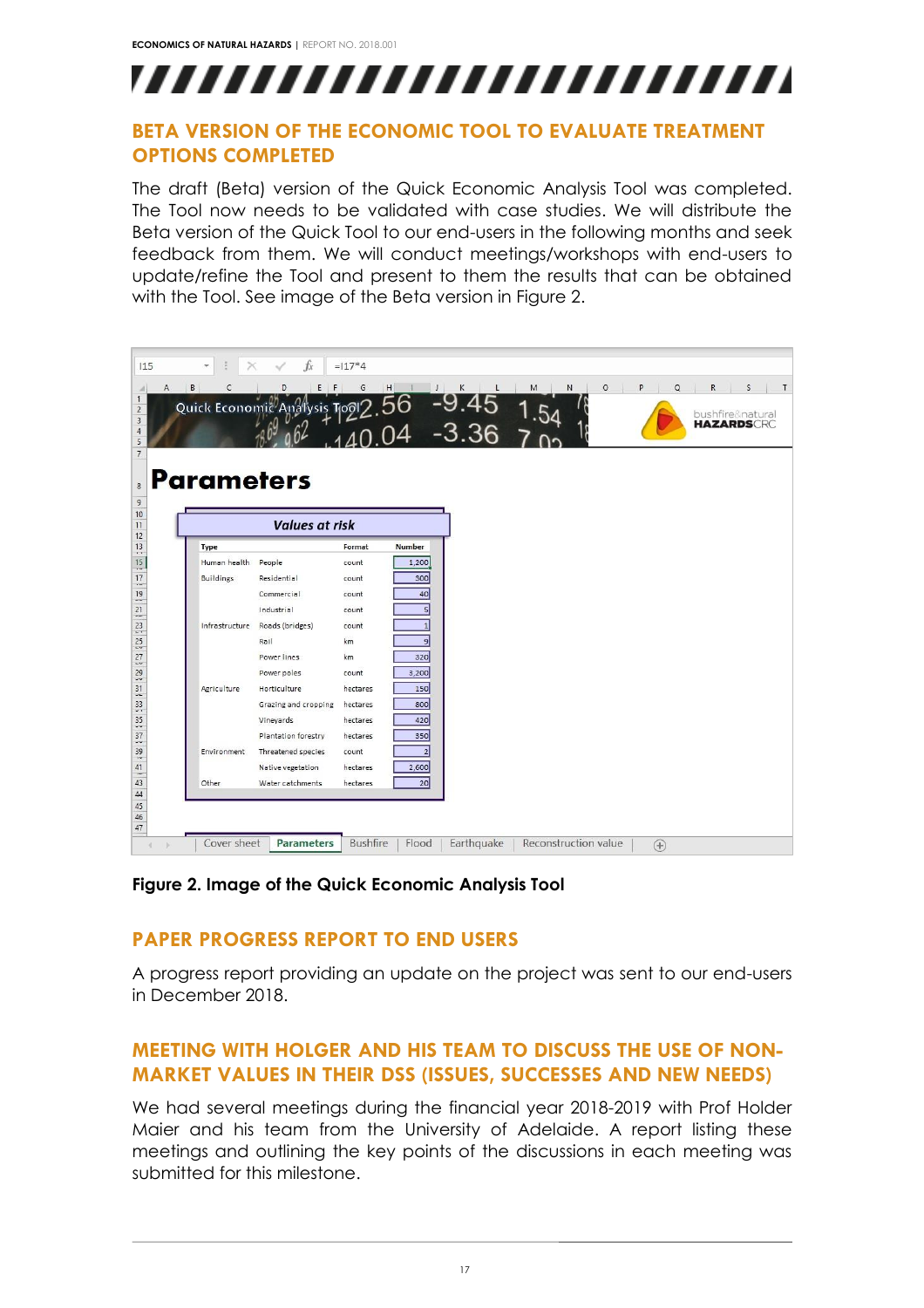,,,,,,,,,,,,,,,,,,,,,,,,,

#### <span id="page-17-0"></span>**REPORT ON FOCUS GROUPS CONDUCTED FOR NON-MARKET VALUATION STUDY**

The survey instrument developed for the NMV study was tested and discussed in a focus group in Perth in May 2019. This first focus group was conducted with 10 participants from the Perth metropolitan region to brainstorm important intangible values associated with earthquake mitigation, and to road-test the current draft of the survey instrument.

The feedback from the focus group was compiled in a report and submitted for this milestone.

#### <span id="page-17-1"></span>**WEBSITE AND ONLINE MATERIAL DEVELOPED FOR THE VALUE TOOL**

A website was created to host the Value Tool for Natural Hazards. The Tool and its accompanying guidelines can be downloaded from:

<span id="page-17-2"></span>[http://valuetoolnaturalhazards.com.](http://valuetoolnaturalhazards.com/)

#### **PROGRESS REPORT TO END USERS**

Another progress report providing an update on the project was sent to our end-users in June 2019.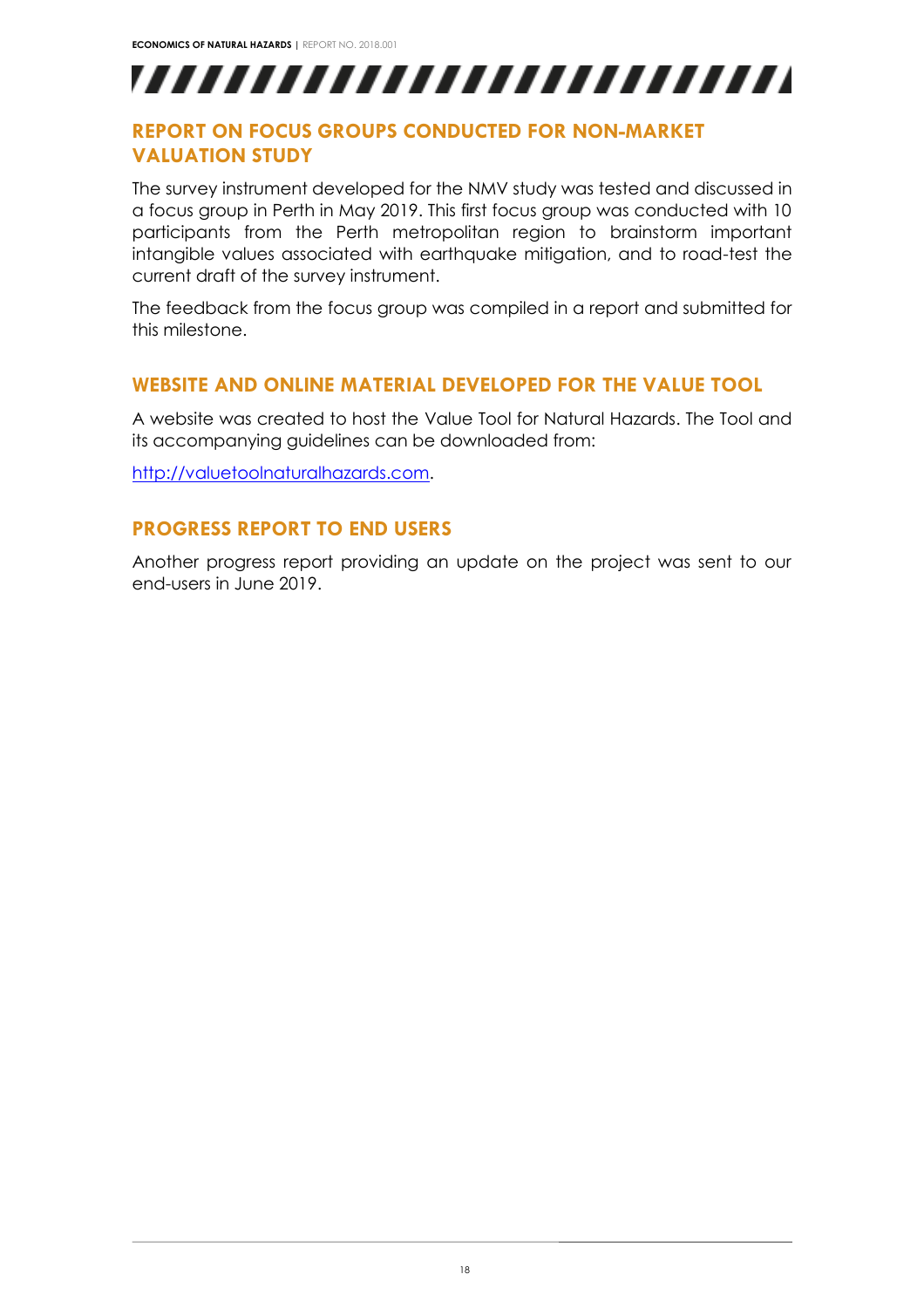![](_page_18_Picture_1.jpeg)

### <span id="page-18-0"></span>**UTILISATION OUTPUTS**

The utilisation outputs from our project this year include the website created for the Value Tool for Natural Hazards and the Quick Economic Analysis Tool. These two tools can help improve decision making for natural hazard management by assisting managers to integrate intangible (non-market) values in benefitcost analyses (BCAs) of mitigation options and by giving them a quick overview of the costs and benefits of the different options.

Both tools will further their utilisation potential with the following planned improvements:

- 1) For the Value Tool, additional programming work wil be done by a programmer hired by the BNHCRC that will convert the tool into a more interactive online searchable database. The Tool will be shifted later to the BNHCRC website in its new format.
- 2) For the Quick Economic Analysis Tool, further developments to include buttons for selecting the relevant parameters, drop-down menus and a dashboard that summarises the sensitivity analysis with graphs and easy to read tables will significantly increase the utilisation potential of the tool.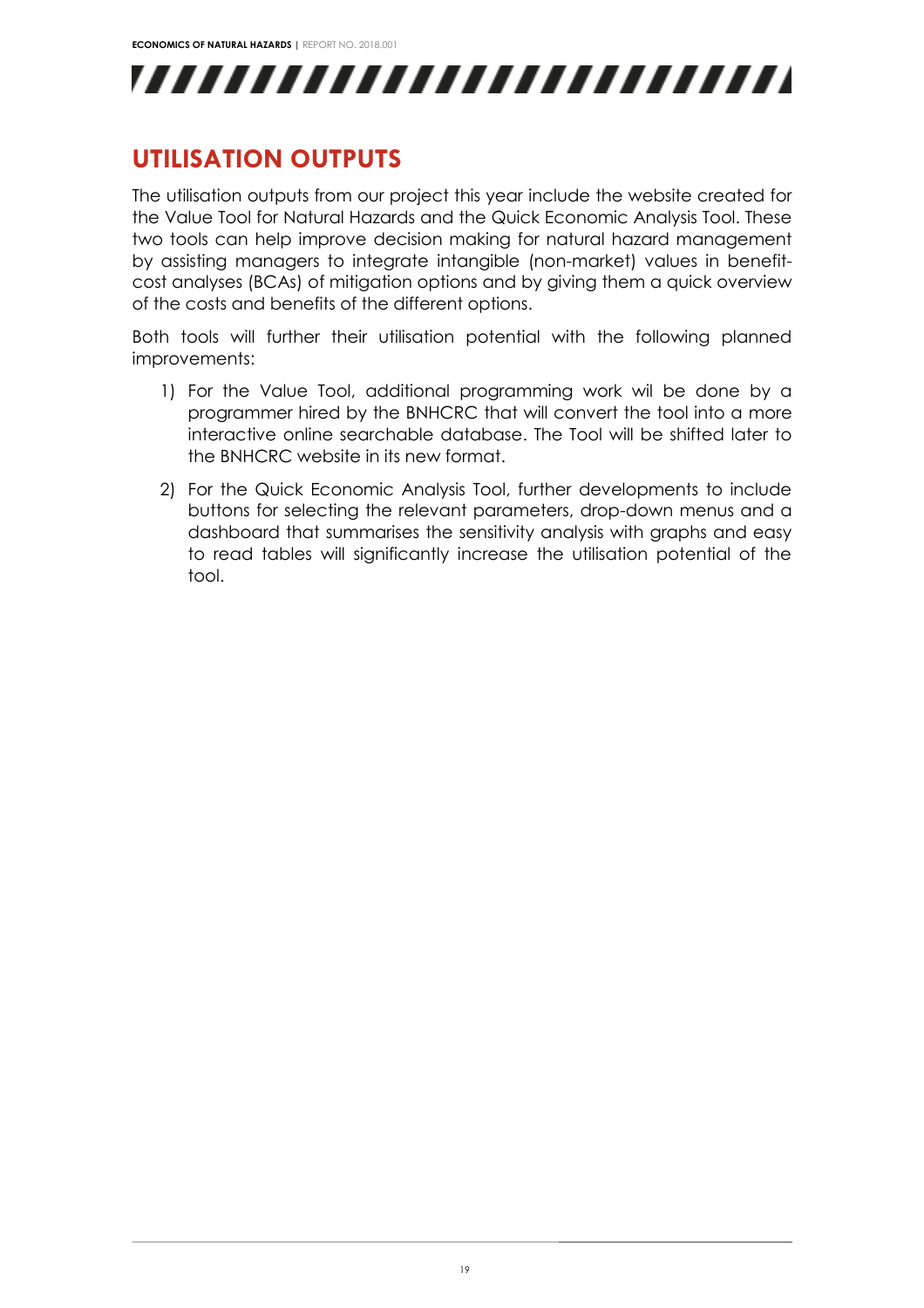,,,,,,,,,,,,,,,,,,,,,,,,,

### <span id="page-19-0"></span>**PROJECT PUBLICATIONS 2018-2019**

Florec, V., Rogers, A., Hailu, A. and Pannell, D.J. (2018) "Filling the gaps: How economics can help make important decisions when information is missing." Non-peer reviewed research proceedings from the Bushfire and Natural Hazards CRC & AFAC conference, Perth, 5 – 8 September 2018.

Florec, V., Burton, M.P., Pannell, D.J., Kelso J. and Milne, G. (2019) "Where to prescribed burn: the costs and benefits of prescribed burning close to houses" *International Journal of Wildland Fire*, published online 3 June 2019. Available at:<https://doi.org/10.1071/WF18192>

Florec, V., Thompson, M.P. and Rodriguez y Silva, F. (2019) Cost of suppression, in Manzello, S.L. (eds) Encyclopedia of Wildfires and Wildland-Urban Interface (WUI) Fires, Springer International, Basel, Switzerland. Edited book will be available in May 2020.

Florec, V. and Milne, G. (2019) "Evaluating the Effectiveness and the Economic Benefits of Fuel Management in the Wildland Urban Interface using Wildfire Simulation." Peer-reviewed research proceedings of the 6th Fire Behaviour and Fuels Conference: Fuels of Today - Fire Behaviour of Tomorrow, 29 April – 3 May 2019, Alburquerque (New Mexico, US), Sydney (NSW, Australia) and Marseille (France). Available at:

[http://albuquerque.firebehaviorandfuelsconference.com/wp](http://albuquerque.firebehaviorandfuelsconference.com/wp-content/uploads/sites/13/2019/04/George-J-Milne-Marseille.pdf)[content/uploads/sites/13/2019/04/George-J-Milne-Marseille.pdf](http://albuquerque.firebehaviorandfuelsconference.com/wp-content/uploads/sites/13/2019/04/George-J-Milne-Marseille.pdf)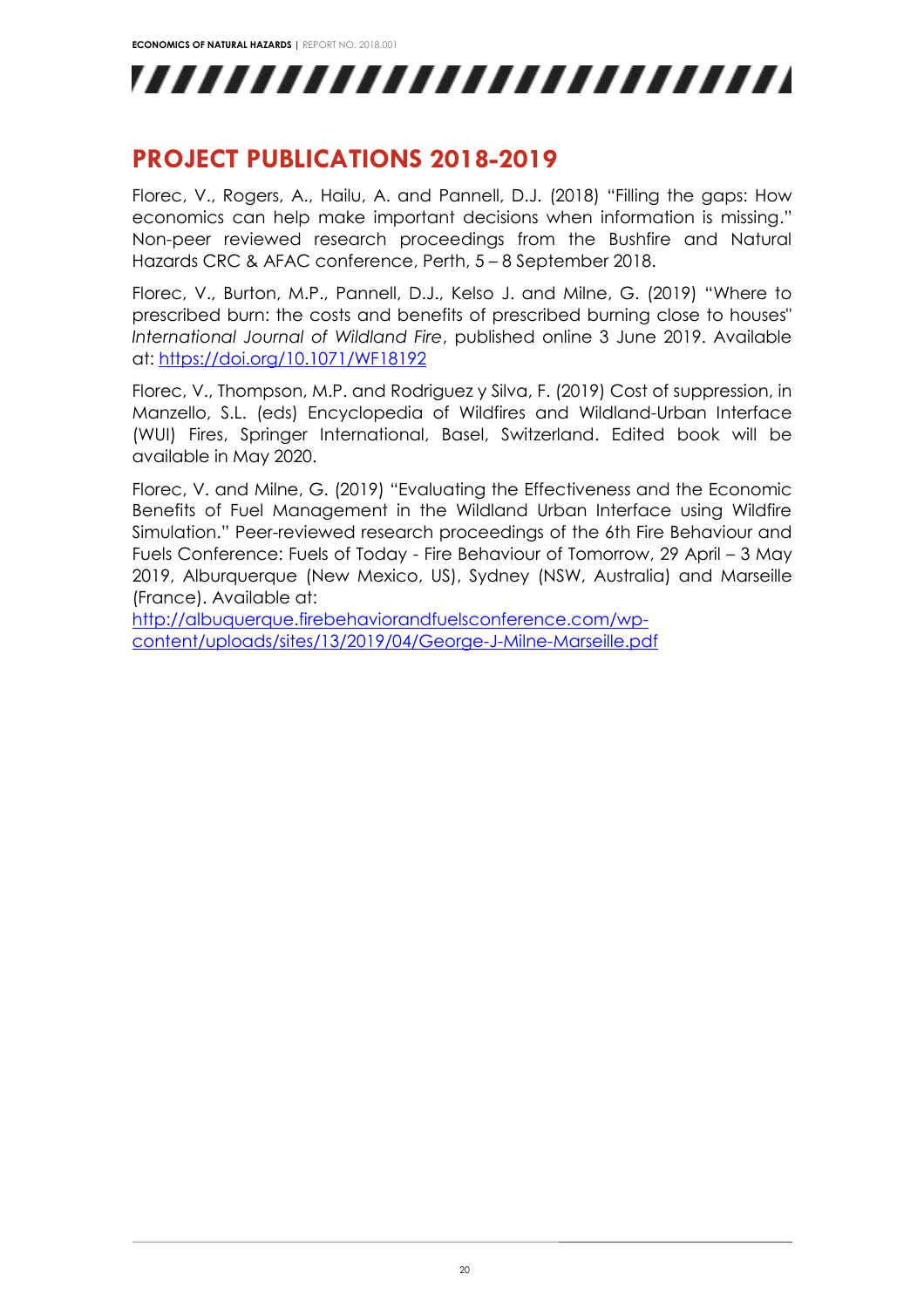![](_page_20_Picture_1.jpeg)

### <span id="page-20-0"></span>**COLLABORATIONS**

We collaborated with Prof Holger Maier and Graeme Ridell (University of Adelaide) to specify the priorities for including non-market values in their DSS and agree on a plan to do so.

We collaborated with leading international experts in the field of non-market valuation, including Professor Robert J. Johnston from Clark University (Massachusetts, US), Professor Peter C. Boxall from the University of Alberta (Canada), and Professor John Rolfe from Central Queensland University, to produce and article entitled "Valuing non-market economic impacts from natural hazards: A review", which has been revised and resubmitted to the journal Natural Hazards.

We collaborated with Joel Kelso and George Milne (from the Department of Computer Science and Software Engineering at UWA) to produce an article entitled "Where to prescribed burn: the costs and benefits of prescribed burning close to houses", which is now published in the International Journal of Wildland Fire.

We collaborated with Matthew Thompson (Research Forrester and Economist, US Forest Service), and Francisco Rodriguez y Silva (Professor, University of Cordoba, Spain) to produce an article on the costs of suppression, which is now published in the Encyclopedia of Wildfires and Wildland-Urban Interface (WUI) Fires.

We have an ongoing collaboration with Professor Kevin Ronan (Central Queensland University) working on the economics of disaster risk education. This collaboration now also includes Dr Ilan Kelman (Reader at the Institute for Risk & Disaster Reduction, University College of London) and Dr Jacob Hawkins from the Centre of Environmental Economics and Policy, UWA.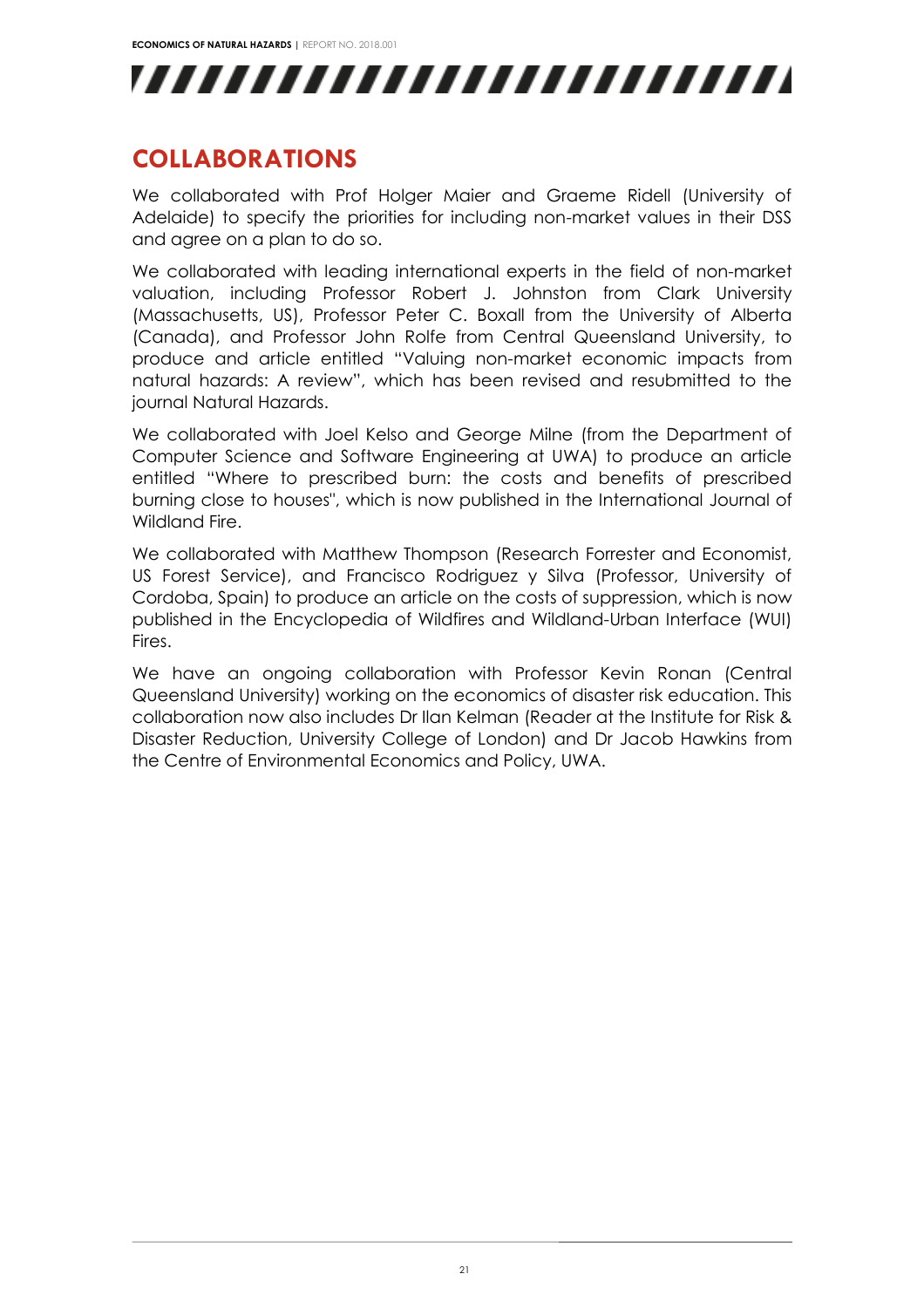![](_page_21_Picture_1.jpeg)

## <span id="page-21-0"></span>**TEAM MEMBERS**

#### **Veronique Florec (project leader)**

BA(Econ) Grenoble, France; BA(Econ) Sussex, United Kingdom; MA(Econ) Paris, France; PhD Western Australia, Australia.

![](_page_21_Picture_5.jpeg)

After living and studying in Colombia and France, Veronique came to Australia to travel and fell in love with the country. She completed a PhD on Environmental and Resource Economics at The University of Western Australia, investigating the economics of bushfire management in the southwest of Western Australia. Since completing her PhD, Veronique has worked at the Centre for Environmental Economics and Policy at UWA.

Her research focuses on evaluating value for

money for investments in natural hazards management. It integrates socioeconomic information and technical information about hazard risk, hazard severity and the effectiveness of management options in order to optimise the allocation of available resources for hazard mitigation.

#### **Atakelty Hailu**

BSc Alemaya, Ethiopia; PhD Alberta, Canada.

![](_page_21_Picture_11.jpeg)

Atakelty is an Associate Professor and the School's Graduate Research Coordinator (GRC). He had a strong and early desire to become a 'scientist' but no interest in economics. That is, until after the devastating (and partly manmade) Ethiopian famine of 1984/5 and until he realised that there was in fact a field of study that put both people and nature (including agriculture) at the centre of it -- Agricultural Economics. He obtained a BSc degree in Ag Econ from Alemaya University (1990). After two

years working at Alemaya, he moved to Canada to study for a master's degree at the University of Alberta where he, with the encouragement of his supervisor, ended up pursuing a PhD instead (1998). He then worked as a postdoctoral researcher with the Canadian Sustainable Forest Management Network before joining the University of Western Australia as a lecturer in 2001. Atakelty has received several academic awards, including the Outstanding Doctoral Thesis Award for 1996-1998 from the Canadian Agricultural Economics Society (CAES), and a Chancellor's Gold Medal for his undergraduate academic achievements in Alemaya. His research interests include efficiency and productivity analysis, whole-farm bioeconomic modelling, environmental policy design, and agent-based computational economics.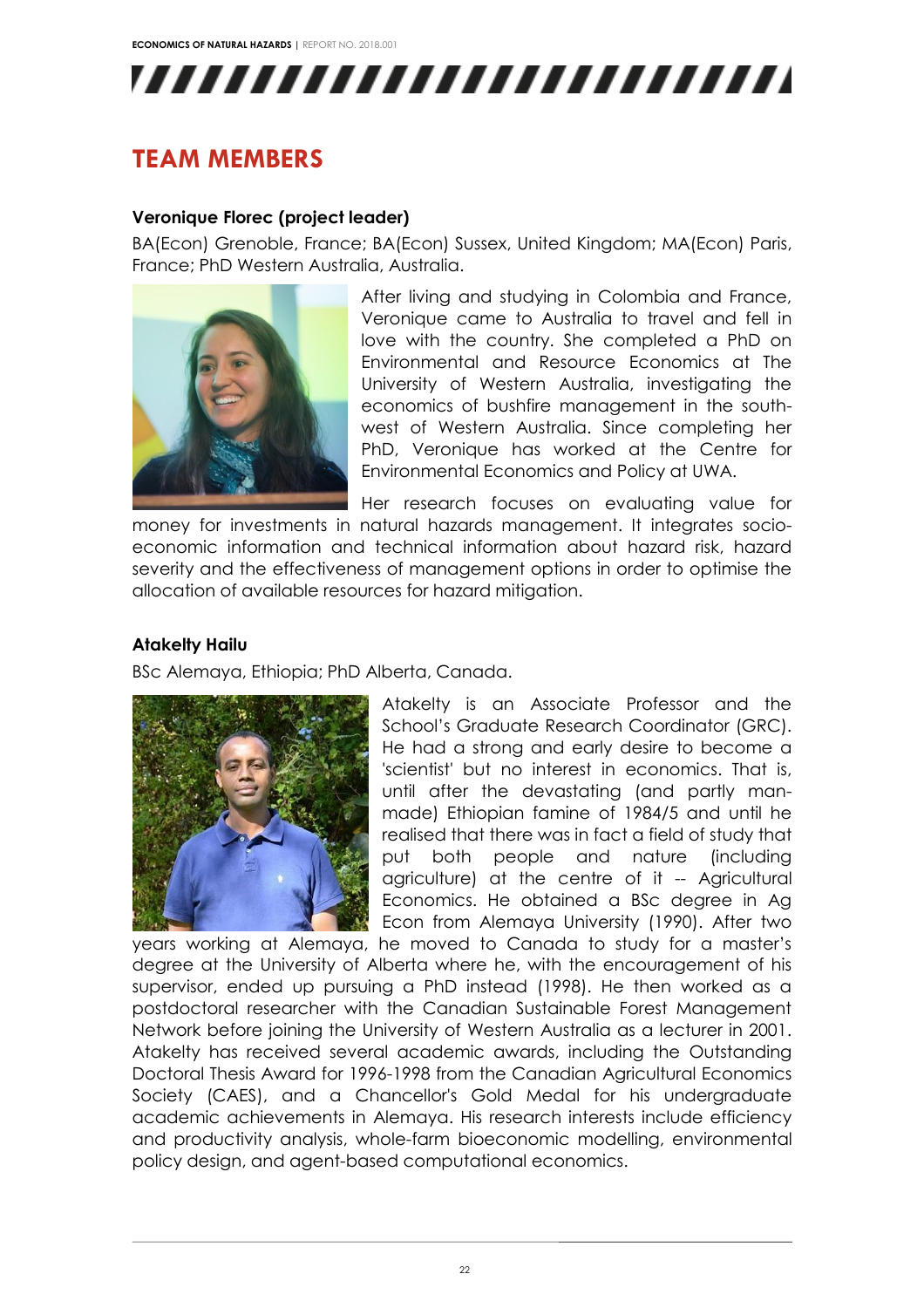**ECONOMICS OF NATURAL HAZARDS |** REPORT NO. 2018.001

![](_page_22_Picture_1.jpeg)

#### **Abbie Rogers**

BSc; PhD Western Australia, Australia.

![](_page_22_Picture_4.jpeg)

Having always respected the environment, but recognising that there are limited resources available to manage it, lead me on a path to study a BSc in Natural Resource Management, followed by a PhD in Environmental Economics at The University of Western Australia. Since completing my PhD in 2011, I have worked in the School of Agriculture and Environment and the Centre for Environmental Economics and Policy at UWA, currently as an Assistant Professor in Research.

My primary research interests are in the application of non-market valuation to estimate community values and preferences for environmental conservation and management. This includes applications in the context of marine, terrestrial and aquatic environments. Ultimately, I am interested in improving the application, understanding and accessibility of non-market valuation techniques such that they can be used to improve environmental decision making.

#### **David Pannell**

BSc (Agric); BEc; PhD Western Australia, Australia.

![](_page_22_Picture_9.jpeg)

David Pannell is Professor of Agricultural and Resource Economics at the University of Western Australia, and Director of the Centre for Environmental Economics and Policy. He was an ARC Federation Fellow, 2007-2012. He has been a prominent commentator on environmental policy within Australia, arguing for policies that better reflect scientific, economic and social realities. He was President of the Australian Agricultural and Resource Economics Society in 2000, a member of the WA Government's Salinity Taskforce in 2001,

and a director on the Board of Land and Water Australia 2002-05.

His research includes the economics of environmental conservation; environmental policy; farmer adoption of land conservation practices; risk management; and economics of farming systems. His research has been published in seven books and 200 journal articles and book chapters, and has been recognised with awards from the USA, Australia, Canada and the UK, including the 2009 ARC Eureka Prize for Interdisciplinary Research.